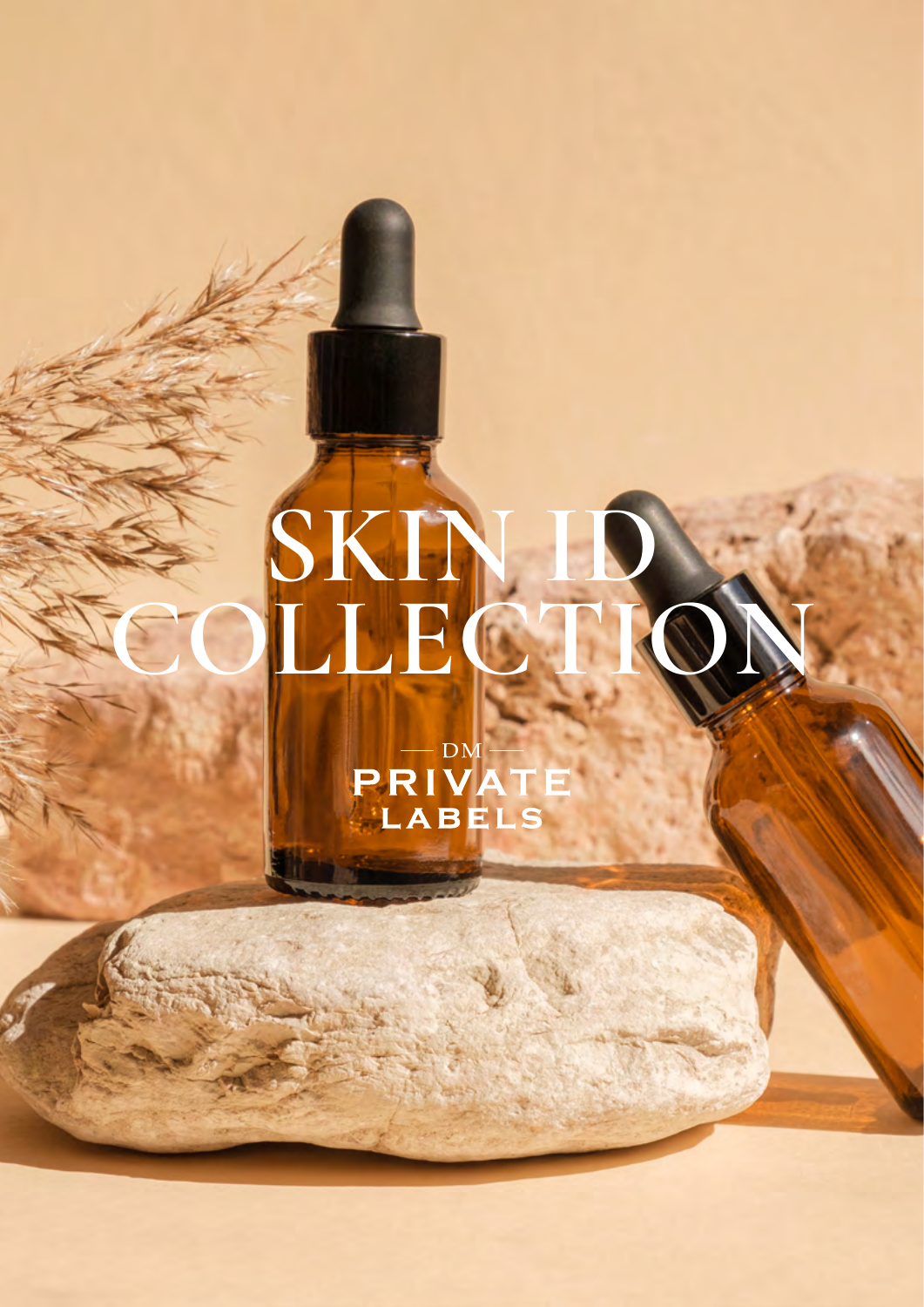

## **SKIN ID COLLECTION**

The collection consists of a selection of target specific *concentrates to treat individual skin concerns, replenishing lotions for each skin type, and a mix of moisture sealing and nourishing plant oils.*

*All products are made with organic and vegan ingredients.*

*Order from 10 units per variant.*

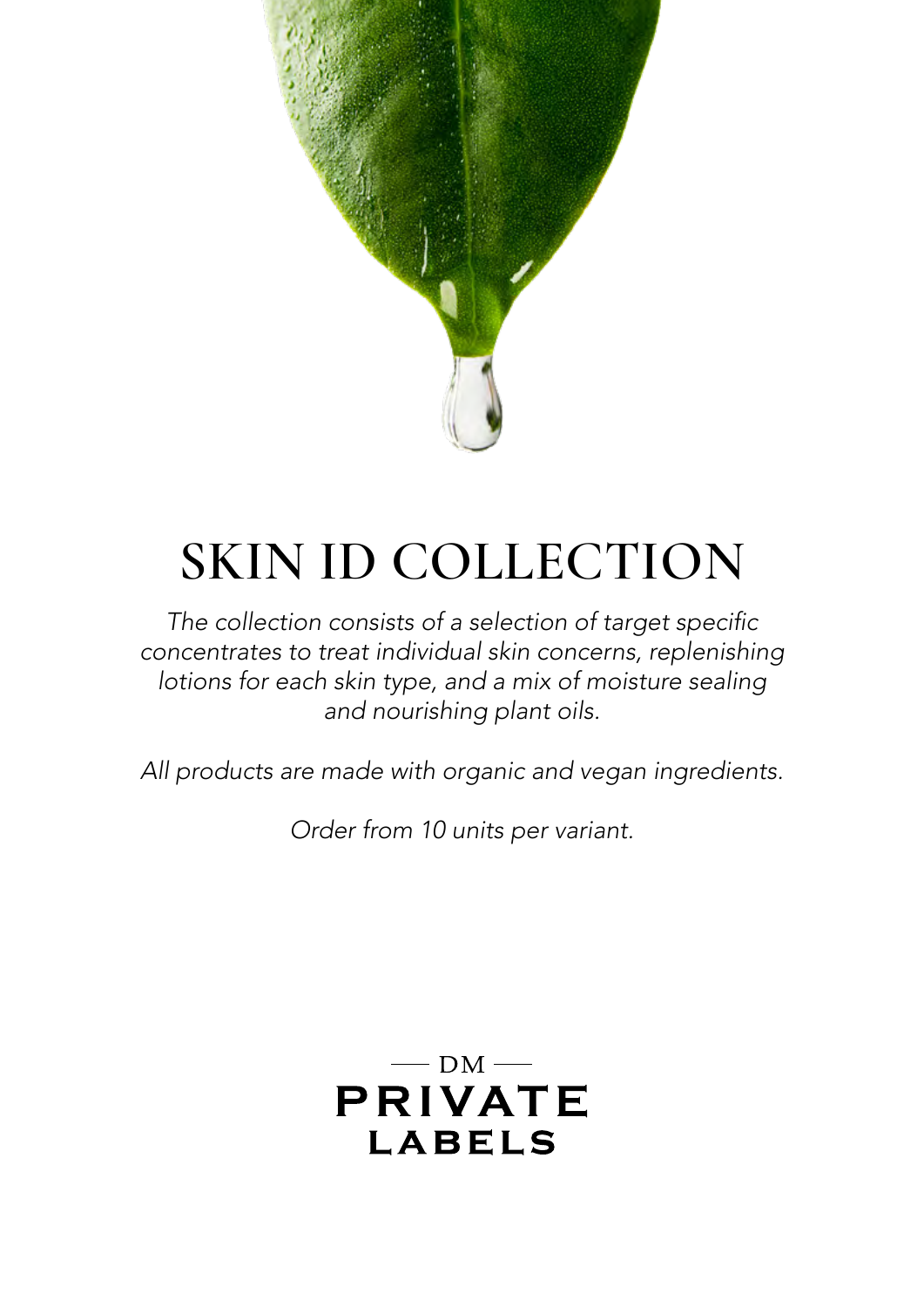

30 ML

#### **Sensitivity Relief Concentrate**

#### PRODUCT ID: 2007

HOW TO USE: Apply a few drops to freshly cleansed skin.

CONSISTENCY: Light gel

AROMA: -

-

PERIOD AFTER OPENING: 6 months

**IDEAL FOR:** Sensitive Skin, Mature Skin

PROPERTIES: Anti-Redness, Calming, Brightening, Antioxidant, Hydrating.

INGREDIENTS: Aloe Barbadensis Leaf Juice\*\*, Aqua, Propanediol, Inonotus Obliquus (Mushroom) Extract, Hydrolyzed Sodium Hyaluronate, Sodium Hyaluronate, Petroselinum Sativum (Parsley) Extract\*, Vaccinium Myrtillus (Bilberry) Fruit Extract\*, Vaccinium Macrocarpon (Cranberry) Fruit Extract\*, Allium Ursinum (Ramson) Extract\*, Rubus Fruticosus (Blackberry) Leaf Extract\*, Pyrus Malus (Apple) Fruit Extract^, Xanthan Gum, Glycerin, Lauryl Glucoside, Polyglyceryl-2 Dipolyhydroxystearat, Benzyl Alcohol, Dehydroacetic Acid. \*Certified Organic \*\*Certified Fairtrade and Organic. ^Upcycled.



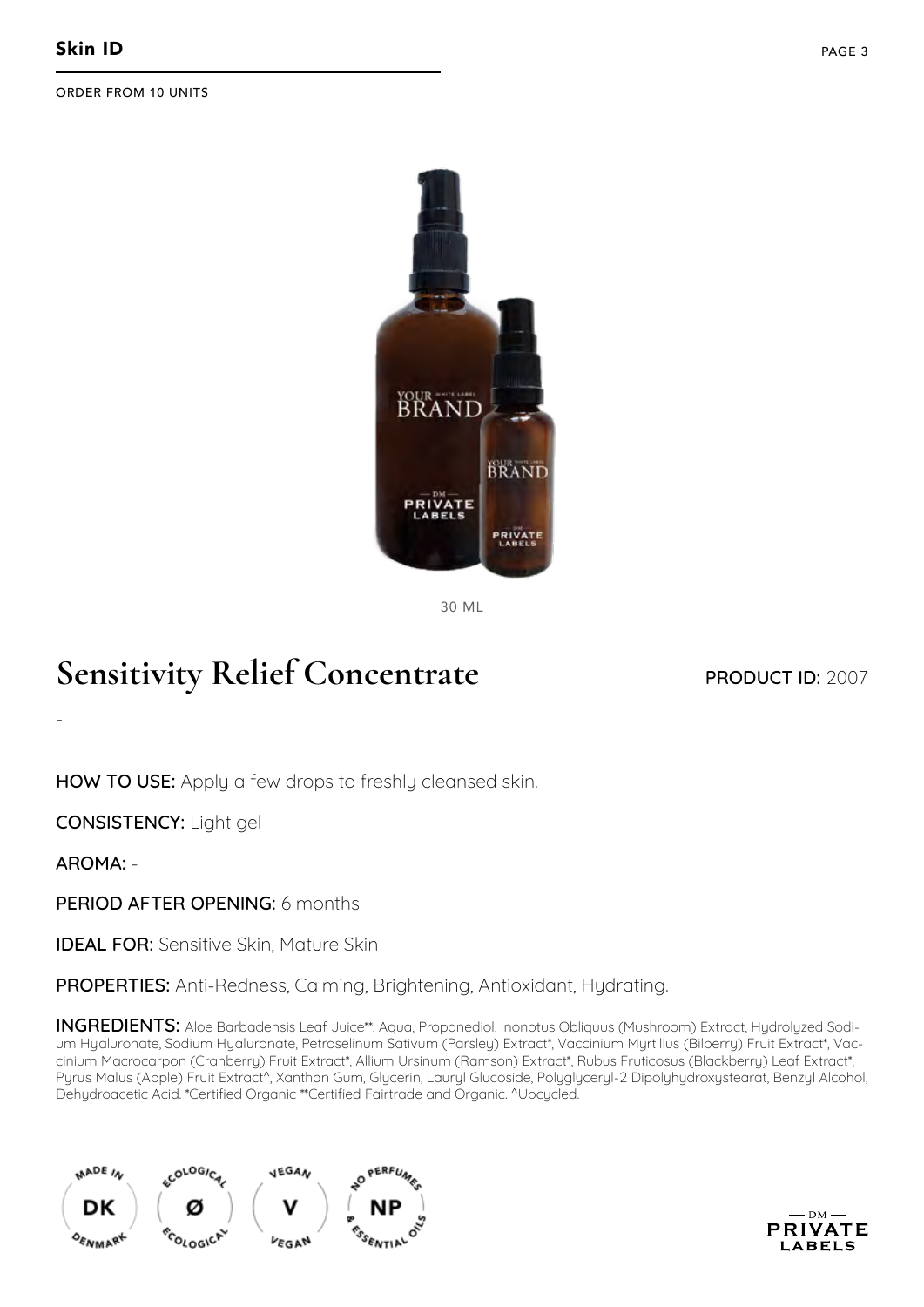

30 / 100 ML

## **Redness Relief Concentrate**

#### PRODUCT ID: 2008

HOW TO USE: Apply a few drops to freshly cleansed skin.

CONSISTENCY: Light gel

AROMA: -

-

PERIOD AFTER OPENING: 6 months

**IDEAL FOR:** Sensitive Skin, Mature Skin

PROPERTIES: Anti-Redness, Calming, Brightening, Antioxidant, Smoothing, Exfoliating, Hydrating.

INGREDIENTS: Aloe Barbadensis Leaf Juice\*\*, Aqua, Propanediol, Inonotus Obliquus (Mushroom) Extract, Hydrolyzed Sodium Hyaluronate, Sodium Hyaluronate, Rubus Fruticosus (Blackberry) Leaf Extract\*, Pyrus Malus (Apple) Fruit Extract^, Vaccinium Myrtillus (Bilberry) Fruit Extract\*, Vaccinium Macrocarpon (Cranberry) Fruit Extract\*, Allium Ursinum (Ramson) Extract\*, Petroselinum Sativum (Parsley) Extract\*, Xanthan Gum, Glycerin, Lauryl Glucoside, Polyglyceryl-2 Dipolyhydroxystearat, Benzyl Alcohol, Dehydroacetic Acid. \*Certified Organic \*\*Certified Fairtrade and Organic. ^Upcycled.



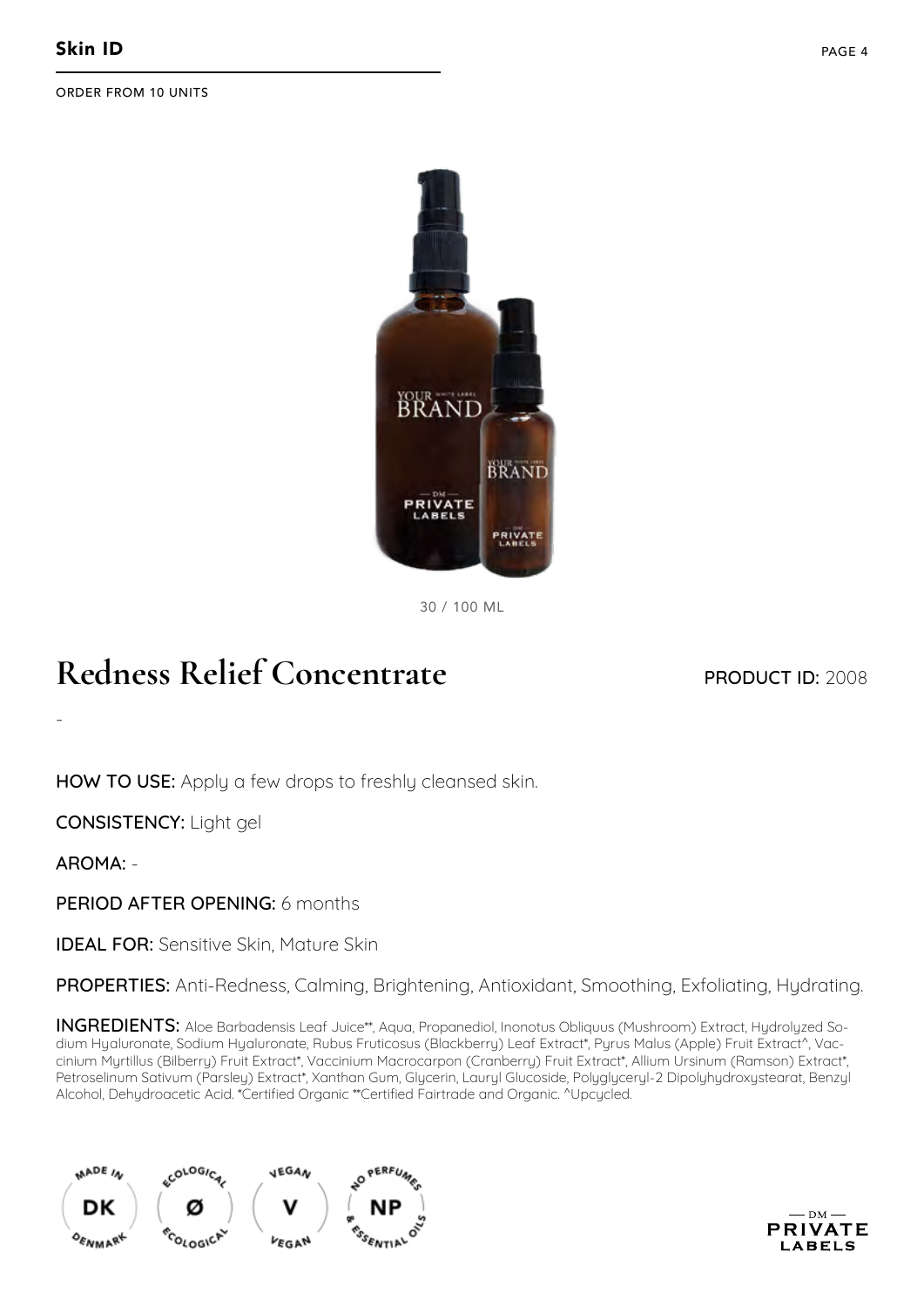

30 / 100 ML

## **Prebiotic Skin Food Concentrate**

PRODUCT ID: 2009

HOW TO USE: Apply a few drops to freshly cleansed skin.

CONSISTENCY: Light gel

AROMA: -

-

PERIOD AFTER OPENING: 6 months

**IDEAL FOR: All Skin Types** 

PROPERTIES: Prebiotics, Anti-Redness, Calming, Hydrating.

INGREDIENTS: Aloe Barbadensis Leaf Juice\*\*, Aqua, Propanediol, Pisum Sativum (Pea) Extract, Pyrus Malus (Apple) Fruit Extract^, Hydrolyzed Sodium Hyaluronate, Sodium Hyaluronate, Vaccinium Myrtillus (Bilberry) Fruit Extract\*, Vaccinium Macrocarpon (Cranberry) Fruit Extract\*, Allium Ursinum (Ramson) Extract\*, Petroselinum Sativum (Parsley) Extract\*, Rubus Fruticosus (Blackberry) Leaf Extract\*, Xanthan Gum, Glycerin, Cyclodextrin, Lauryl Glucoside, Polyglyceryl-2 Dipolyhydroxystearat, Benzyl Alcohol, Dehydroacetic Acid. \*Certified Organic \*\*Certified Fairtrade and Organic. ^Upcycled.



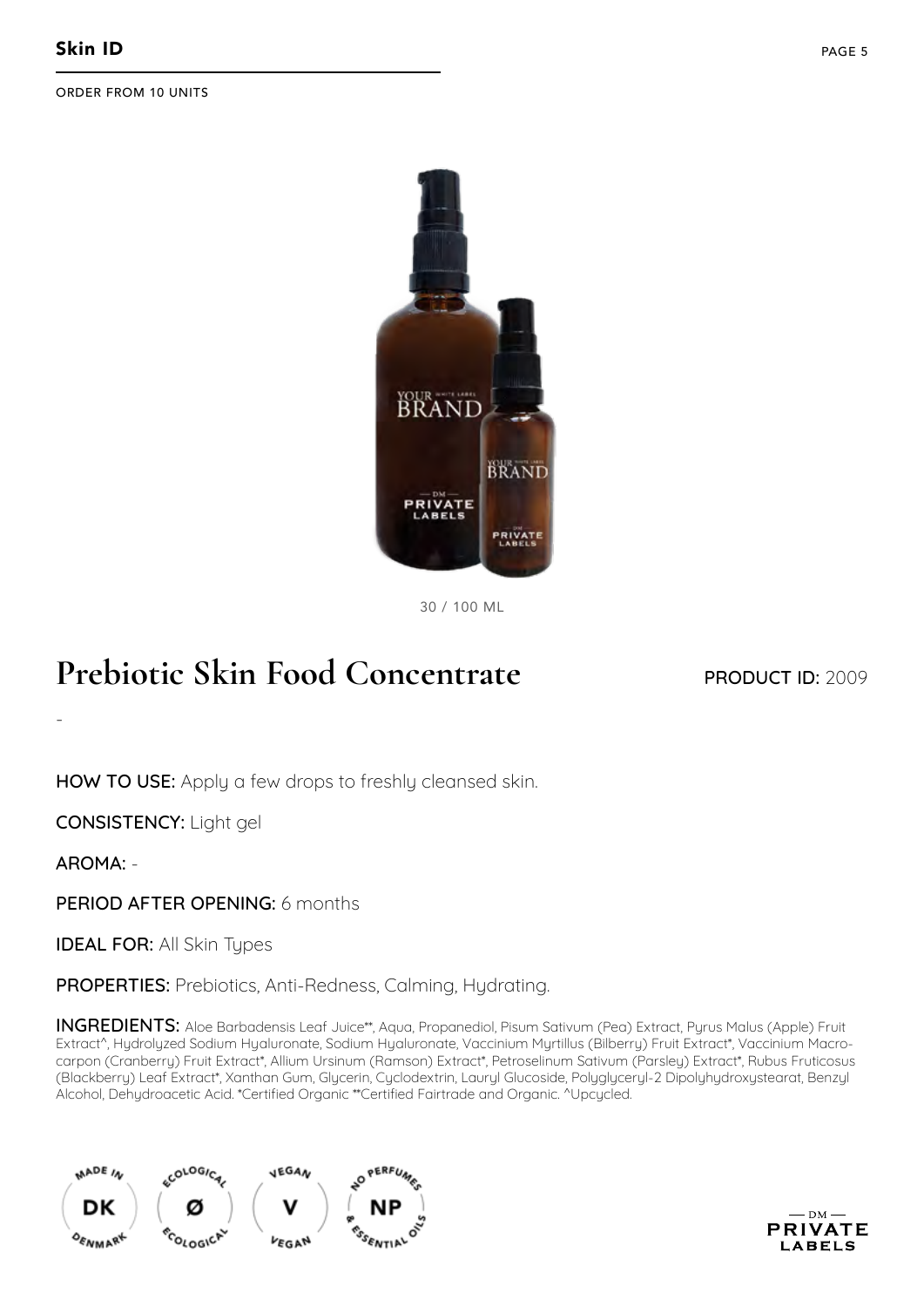

30 / 100 ML

## **Prebiotic Skin Structure Concentrate**

#### PRODUCT ID: 2010

HOW TO USE: Apply a few drops to freshly cleansed skin.

CONSISTENCY: Light gel

AROMA: -

-

PERIOD AFTER OPENING: 6 months

**IDEAL FOR: All Skin Types** 

PROPERTIES: Prebiotics, Anti-Redness, Calming, Hydrating.

INGREDIENTS: Aloe Barbadensis Leaf Juice\*\*, Aqua, Propanediol, Pisum Sativum (Pea) Extract, Hydrolyzed Sodium Hyaluronate, Sodium Hyaluronate, Pyrus Malus (Apple) Fruit Extract^, Vaccinium Myrtillus (Bilberry) Fruit Extract\*, Vaccinium Macrocarpon (Cranberry) Fruit Extract\*, Allium Ursinum (Ramson) Extract\*, Petroselinum Sativum (Parsley) Extract\*, Rubus Fruticosus (Blackberry) Leaf Extract\*, Xanthan Gum, Glycerin, Cyclodextrin, Lauryl Glucoside, Polyglyceryl-2 Dipolyhydroxystearat, Benzyl Alcohol, Dehydroacetic Acid. \*Certified Organic \*\*Certified Fairtrade and Organic. ^Upcycled.



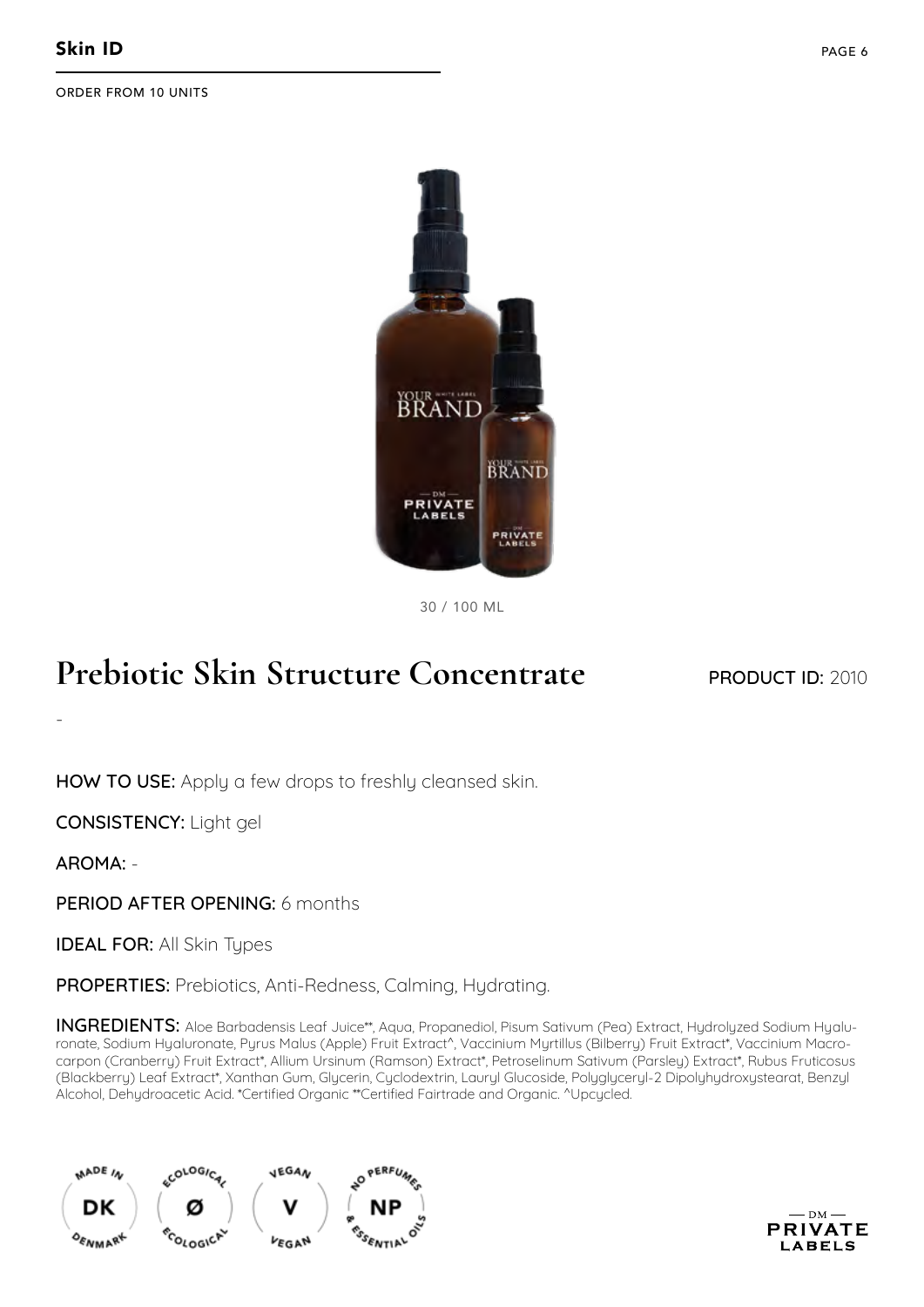

30 / 100 ML

## **Mattifying & Pore Refining Concentrate**

PRODUCT ID: 2011

HOW TO USE: Apply a few drops to freshly cleansed skin.

CONSISTENCY: Light gel

AROMA: -

-

PERIOD AFTER OPENING: 6 months

**IDEAL FOR: Acne + Oily Skin** 

PROPERTIES: Mattifying, Anti-Redness, Wrinkle-Refining, Pore-Refining, Hydrating.

INGREDIENTS: Aloe Barbadensis Leaf Juice\*\*, Aqua, Propanediol, Bixa Orellana Seed (Red lip tree) Extract, Hydrolyzed Sodium Hyaluronate, Sodium Hyaluronate, Inonotus Obliquus (mushroom) Extract, Khaya Senegalensis Bark Extract, Pyrus Malus (Apple) Fruit Extract<sup>^</sup>, Vaccinium Myrtillus (Bilberry) Fruit Extract\*, Vaccinium Macrocarpon (Cranberry) Fruit Extract\*, Allium Ursinum (Ramson) Extract\*, Petroselinum Sativum (Parsley) Extract\*, Rubus Fruticosus (Blackberry) Leaf Extract\*, Xanthan Gum, Glycerin, Maltodextrin, Lauryl Glucoside, Polyglyceryl-2 Dipolyhydroxystearat, Benzyl Alcohol, Dehydroacetic Acid. \*Certified Organic \*\*Certified Fairtrade and Organic. ^Upcycled.



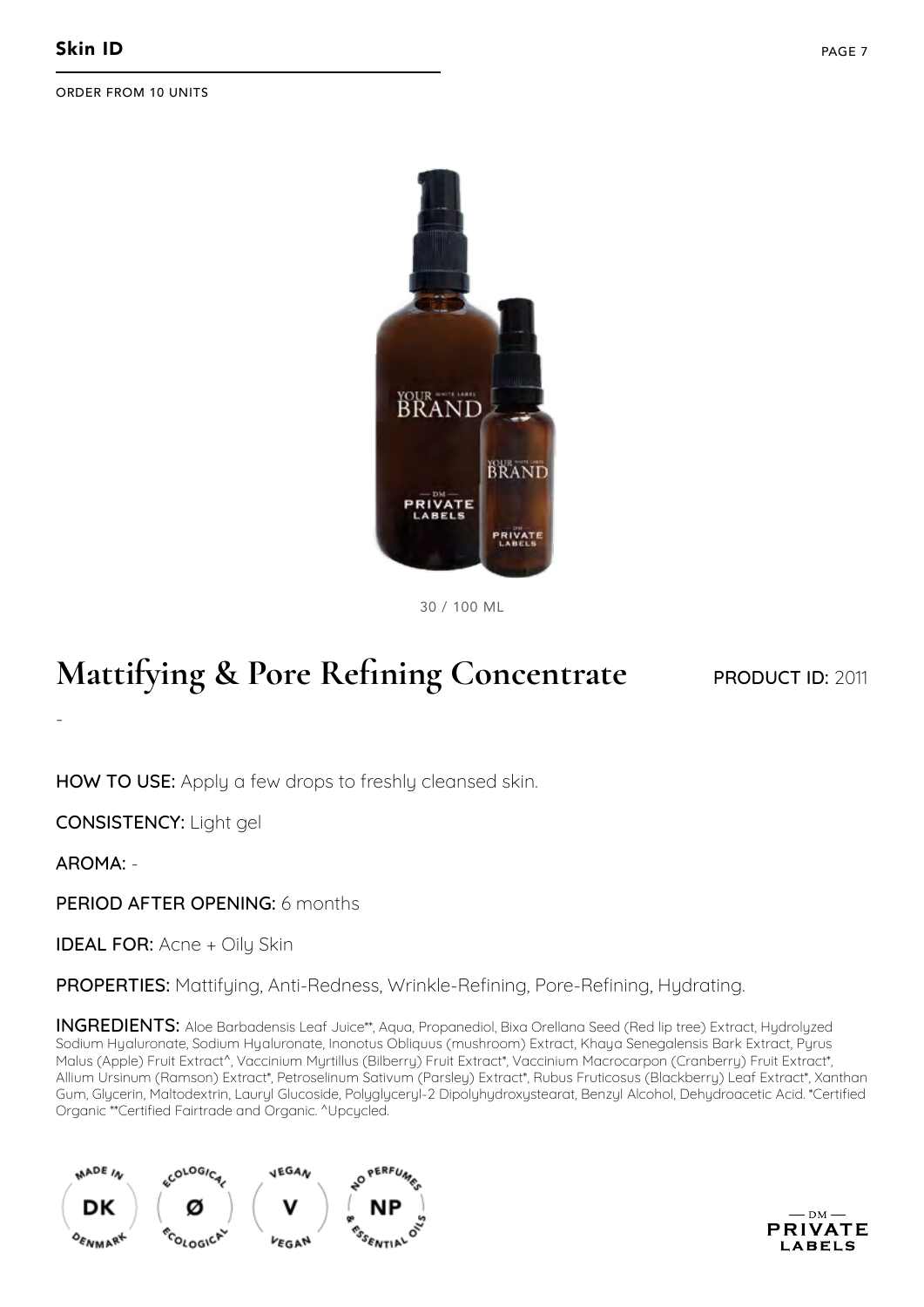

30 / 100 ML

## **Oil Control Concentrate**

#### PRODUCT ID: 2012

HOW TO USE: Apply a few drops to freshly cleansed skin.

CONSISTENCY: Light gel

AROMA: -

-

PERIOD AFTER OPENING: 6 months

**IDEAL FOR: Acne + Oily Skin** 

PROPERTIES: Mattifying, Pore-Refining, Exfoliating, Smoothing, Hydrating.

INGREDIENTS: Aloe Barbadensis Leaf Juice\*\*, Aqua, Propanediol, Bixa Orellana Seed (Red Lip Tree) Extract, Pyrus Malus (Apple) Fruit Extract^, Hydrolyzed Sodium Hyaluronate, Sodium Hyaluronate, Vaccinium Myrtillus (Bilberry) Fruit Extract\*, Vaccinium Macrocarpon (Cranberry) Fruit Extract\*, Allium Ursinum (Ramson) Extract\*, Petroselinum Sativum (Parsley) Extract\*, Rubus Fruticosus (Blackberry) Leaf Extract\*, Xanthan Gum, Glycerin, Maltodextrin, Lauryl Glucoside, Polyglyceryl-2 Dipolyhydroxystearat, Benzyl Alcohol, Dehydroacetic Acid. \*Certified Organic \*\*Certified Fairtrade and Organic. ^Upcycled.



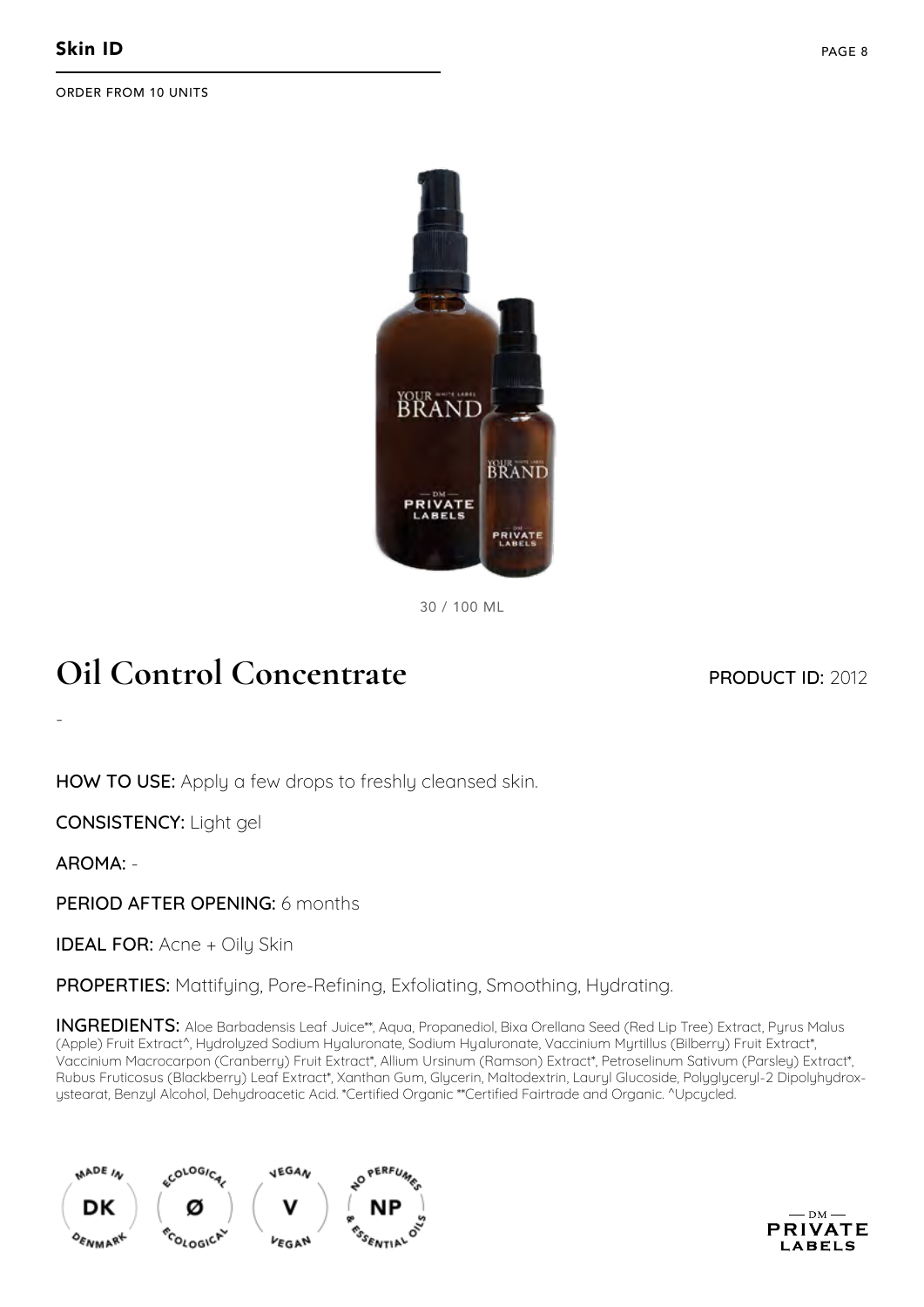

30 / 100 ML

## **Combination Skin Concentrate**

#### PRODUCT ID: 2013

Serum med ekstrakt af smørfarvetræ, som har en positiv effekt på fedtet hud og akne, ved at bidrage til at mindske talgkirtlernes aktivitet og gøre hudens porer mindre synlige. To typer af hyaluronsyre i kombination med glycerin sørger for intens fugt, og mindsker ubehag fra en stram og tør hud. Æbleekstrakt bidrager med sit indhold af gallic acid og malic acid, til at eksfoliere hudens overflade, så den fremstår mere ensartet og med en friskere glød. Ekstrakter af blåbær, tranebær, ramsløg, persille og brombær bidrager med potente antioxidante egenskaber, som lysner og gør hudens tone mere ensartet. Velegnet til kombineret hud.

HOW TO USE: Apply a few drops to freshly cleansed skin.

CONSISTENCY: Light gel

AROMA: -

PERIOD AFTER OPENING: 6 months

**IDEAL FOR: Acne + Oily Skin** 

PROPERTIES: Mattifying, Pore-Refining, Hydrating.

INGREDIENTS: Aloe Barbadensis Leaf Juice\*\*, Aqua, Propanediol, Bixa Orellana Seed (Red Lip Tree) Extract, Hydrolyzed Sodium Hyaluronate, Sodium Hyaluronate, Pyrus Malus (Apple) Fruit Extract^, Vaccinium Myrtillus (Bilberry) Fruit Extract\*, Vaccinium Macrocarpon (Cranberry) Fruit Extract\*, Allium Ursinum (Ramson) Extract\*, Petroselinum Sativum (Parsley) Extract\*, Rubus Fruticosus (Blackberry) Leaf Extract\*, Xanthan Gum, Glycerin, Maltodextrin, Lauryl Glucoside, Polyglyceryl-2 Dipolyhydroxystearat, Benzyl Alcohol, Dehydroacetic Acid. \*Certified Organic \*\*Certified Fairtrade and Organic. ^Upcycled.



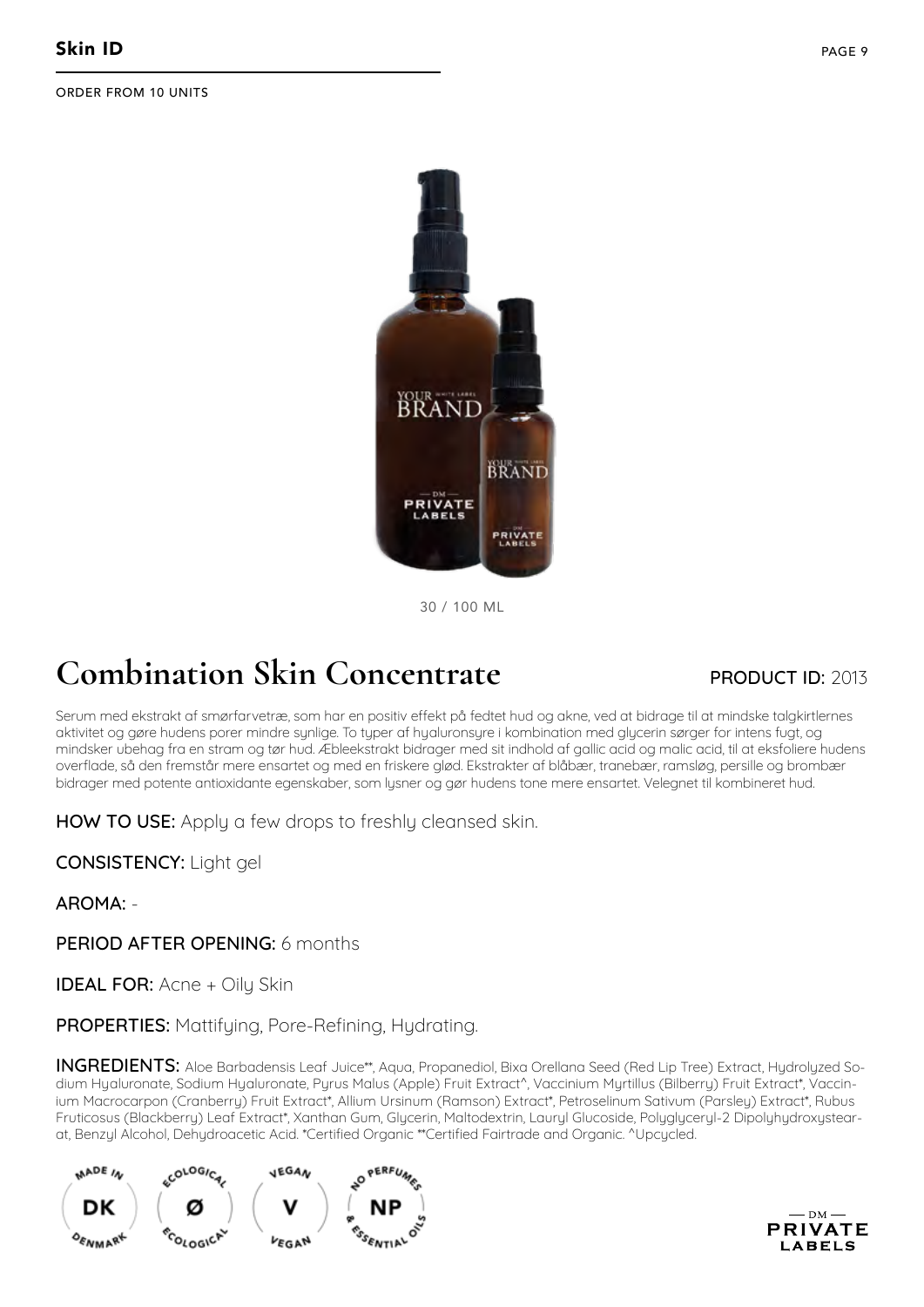

30 / 100 ML

#### **Bright & Smooth Skin Texture Concentrate** PRODUCT ID: 2014

Serum med ekstrakt af smørfarvetræ, som har en positiv effekt på fedtet hud og akne, ved at bidrage til at mindske talgkirtlernes aktivitet og gøre hudens porer mindre synlige. Æbleekstrakt bidrager med sit indhold af gallic acid og malic acid, til at eksfoliere hudens overflade, så den fremstår mere ensartet og med en friskere glød. Ekstrakt af ramsløg bidrager med antioxidante egenskaber fra sit indhold af beta-caroten og C-vitamin, som lysner og gør hudens tone mere ensartet. Velegnet til fedtet hud, akne og hud med en ujævn eller ru overflade.

HOW TO USE: Apply a few drops to freshly cleansed skin.

CONSISTENCY: Light gel

AROMA: -

PERIOD AFTER OPENING: 6 months

**IDEAL FOR: Acne + Oily Skin** 

PROPERTIES: Mattifying, Pore-Refining, Exfoliating, Smoothing, Hydrating.

INGREDIENTS: Aloe Barbadensis Leaf Juice\*\*, Aqua, Propanediol, Bixa Orellana Seed (Red Lip Tree) Extract, Pyrus Malus (Apple) Fruit Extract^, Hydrolyzed Sodium Hyaluronate, Sodium Hyaluronate, Allium Ursinum (Ramson) Extract\*, Petroselinum Sativum (Parsley) Extract\*, Rubus Fruticosus (Blackberry) Leaf Extract\*, Xanthan Gum, Glycerin, Vaccinium Myrtillus (Bilberry) Fruit Extract\*, Vaccinium Macrocarpon (Cranberry) Fruit Extract\*, Maltodextrin, Lauryl Glucoside, Polyglyceryl-2 Dipolyhydroxystearat, Benzyl Alcohol, Dehydroacetic Acid. \*Certified Organic \*\*Certified Fairtrade and Organic. ^Upcycled.



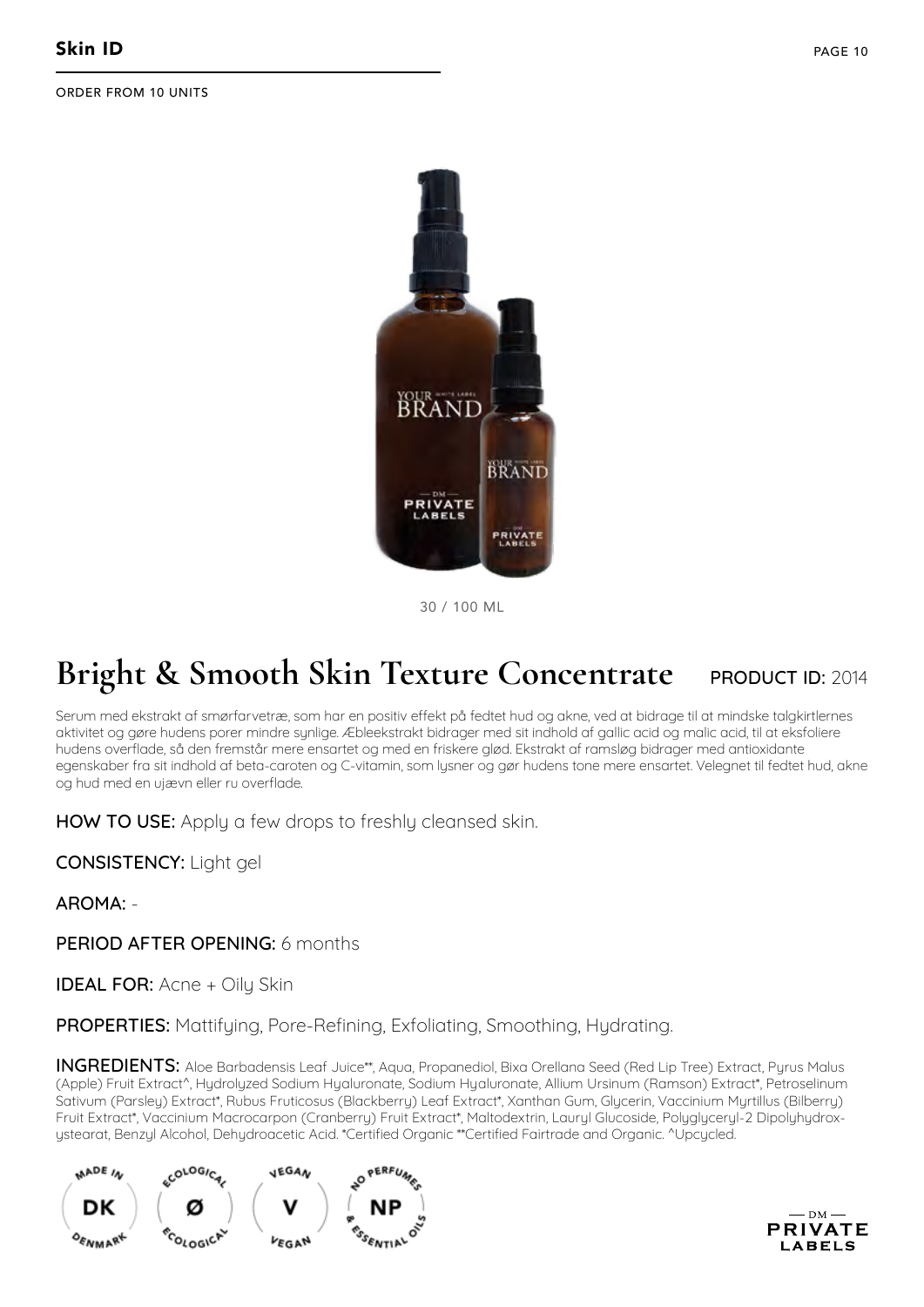

30 / 100 ML

## **Mature Skin Balancing Concentrate**

#### PRODUCT ID: 2015

Serum med ekstrakt af bark fra maghonitræ, der bidrager til at stimulere produktionen af kollagen 18 og forbedre hudens elasticitet, samt ekstrakt af smørfarvetræ, der mindsker hudens talgproduktion, og birke-spejlporesvamp, som beroliger huden og dulmer rødme. Ideel til moden, kombineret hud.

HOW TO USE: Apply a few drops to freshly cleansed skin.

CONSISTENCY: Light gel

AROMA: -

PERIOD AFTER OPENING: 6 months

**IDEAL FOR: Acne + Oily Skin** 

PROPERTIES: Wrinkle-Refining, Pore-Refining, Mattifying, Hydrating.

INGREDIENTS: Aloe Barbadensis Leaf Juice\*\*, Aqua, Propanediol, Khaya Senegalensis Bark Extract, Inonotus Obliquus (mushroom) Extract, Bixa Orellana Seed (Red lip tree) Extract, Hydrolyzed Sodium Hyaluronate, Sodium Hyaluronate, Pyrus Malus (Apple) Fruit Extract^, Vaccinium Myrtillus (Bilberry) Fruit Extract\*, Vaccinium Macrocarpon (Cranberry) Fruit Extract\*, Allium Ursinum (Ramson) Extract\*, Petroselinum Sativum (Parsley) Extract\*, Rubus Fruticosus (Blackberry) Leaf Extract\*, Xanthan Gum, Glycerin, Maltodextrin, Lauryl Glucoside, Polyglyceryl-2 Dipolyhydroxystearat, Benzyl Alcohol, Dehydroacetic Acid. \*Certified Organic \*\*Certified Fairtrade and Organic. ^Upcycled



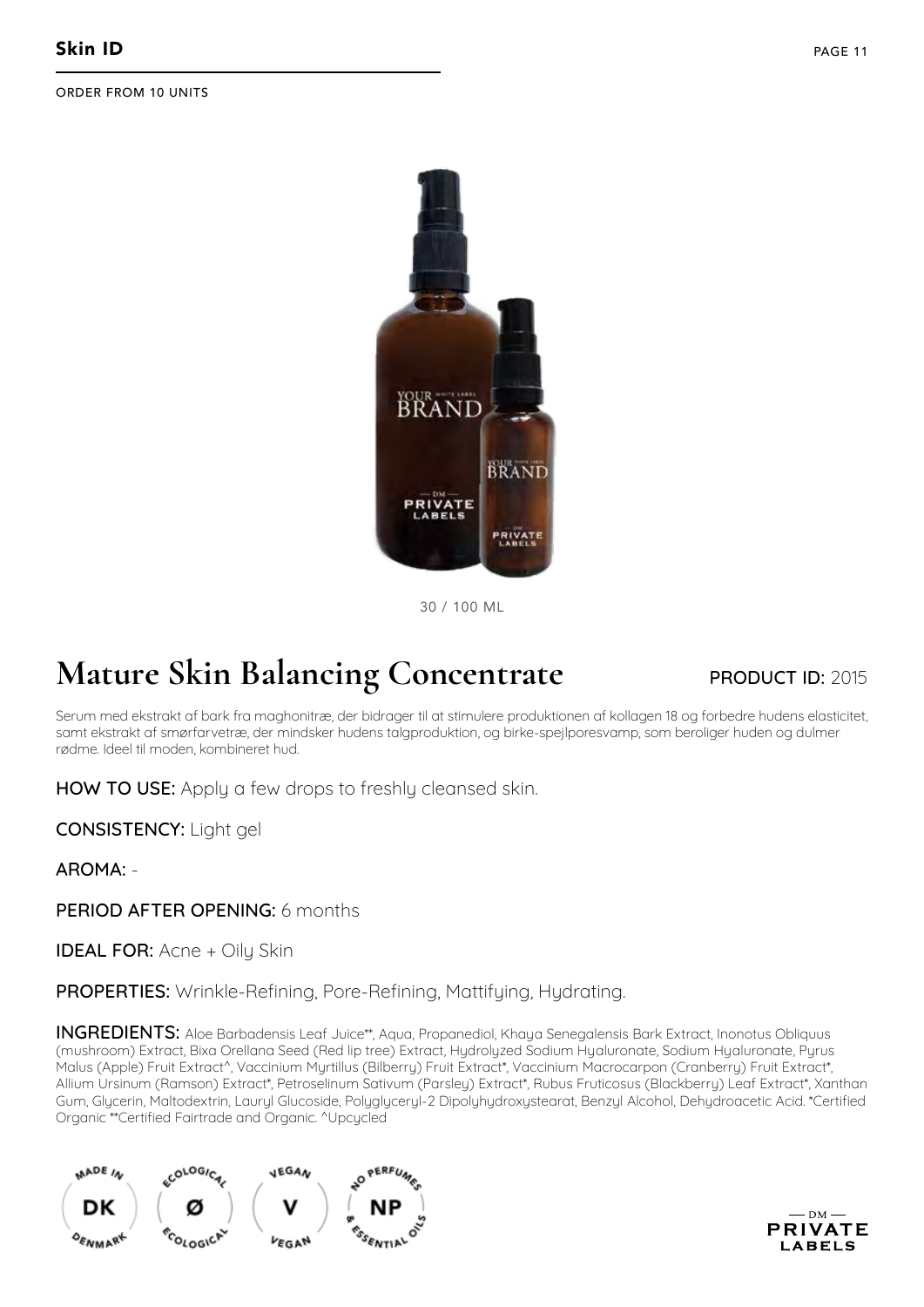

30 / 100 ML

#### **Elasticity Increase Concentrate**

PRODUCT ID: 2016

HOW TO USE: Apply a few drops to freshly cleansed skin.

CONSISTENCY: Light gel

AROMA: -

-

PERIOD AFTER OPENING: 6 months

IDEAL FOR: Mature Skin

PROPERTIES: Wrinkle-Refining, Hydration.

INGREDIENTS: Aloe Barbadensis Leaf Juice\*\*, Aqua, Propanediol, Khaya Senegalensis Bark (Mahogany) Extract, Hydrolyzed Sodium Hyaluronate, Sodium Hyaluronate, Pyrus Malus (Apple) Fruit Extract^, Vaccinium Myrtillus (Bilberry) Fruit Extract\*, Vaccinium Macrocarpon (Cranberry) Fruit Extract\*, Allium Ursinum (Ramson) Extract\*, Petroselinum Sativum (Parsley) Extract\*, Rubus Fruticosus (Blackberry) Leaf Extract\*, Xanthan Gum, Glycerin, Maltodextrin, Lauryl Glucoside, Polyglyceryl-2 Dipolyhydroxystearat, Benzyl Alcohol, Dehydroacetic Acid. \*Certified Organic \*\*Certified Fairtrade and Organic. ^Upcycled



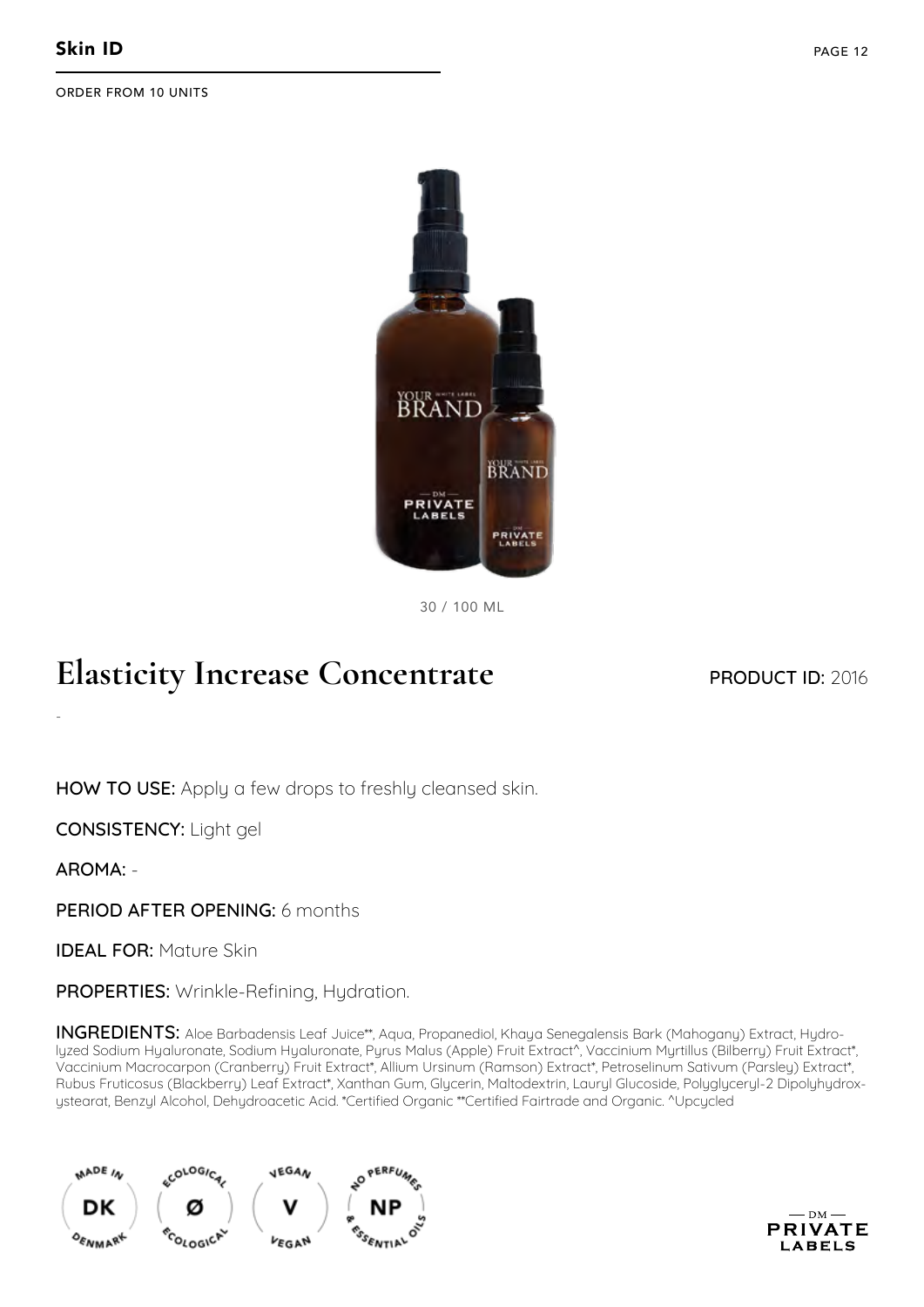

30 / 100 ML

#### **Pro Collagen 18 Concentrate**

PRODUCT ID: 2017

HOW TO USE: Apply a few drops to freshly cleansed skin.

CONSISTENCY: Light gel

AROMA: -

-

PERIOD AFTER OPENING: 6 months

IDEAL FOR: Mature Skin

PROPERTIES: Wrinkle-Refining, Hydration.

INGREDIENTS: Aloe Barbadensis Leaf Juice\*\*, Aqua, Propanediol, Khaya Senegalensis Bark (Mahogany) Extract, Hydrolyzed Sodium Hyaluronate, Sodium Hyaluronate, Petroselinum Sativum (Parsley) Extract\*, Vaccinium Myrtillus (Bilberry) Fruit Extract\*, Vaccinium Macrocarpon (Cranberry) Fruit Extract\*, Allium Ursinum (Ramson) Extract\*, Rubus Fruticosus (Blackberry) Leaf Extract\*, Pyrus Malus (Apple) Fruit Extract^, Xanthan Gum, Glycerin, Maltodextrin, Lauryl Glucoside, Polyglyceryl-2 Dipolyhydroxystearat, Benzyl Alcohol, Dehydroacetic Acid. \*Certified Organic \*\*Certified Fairtrade and Organic. ^Upcycled.



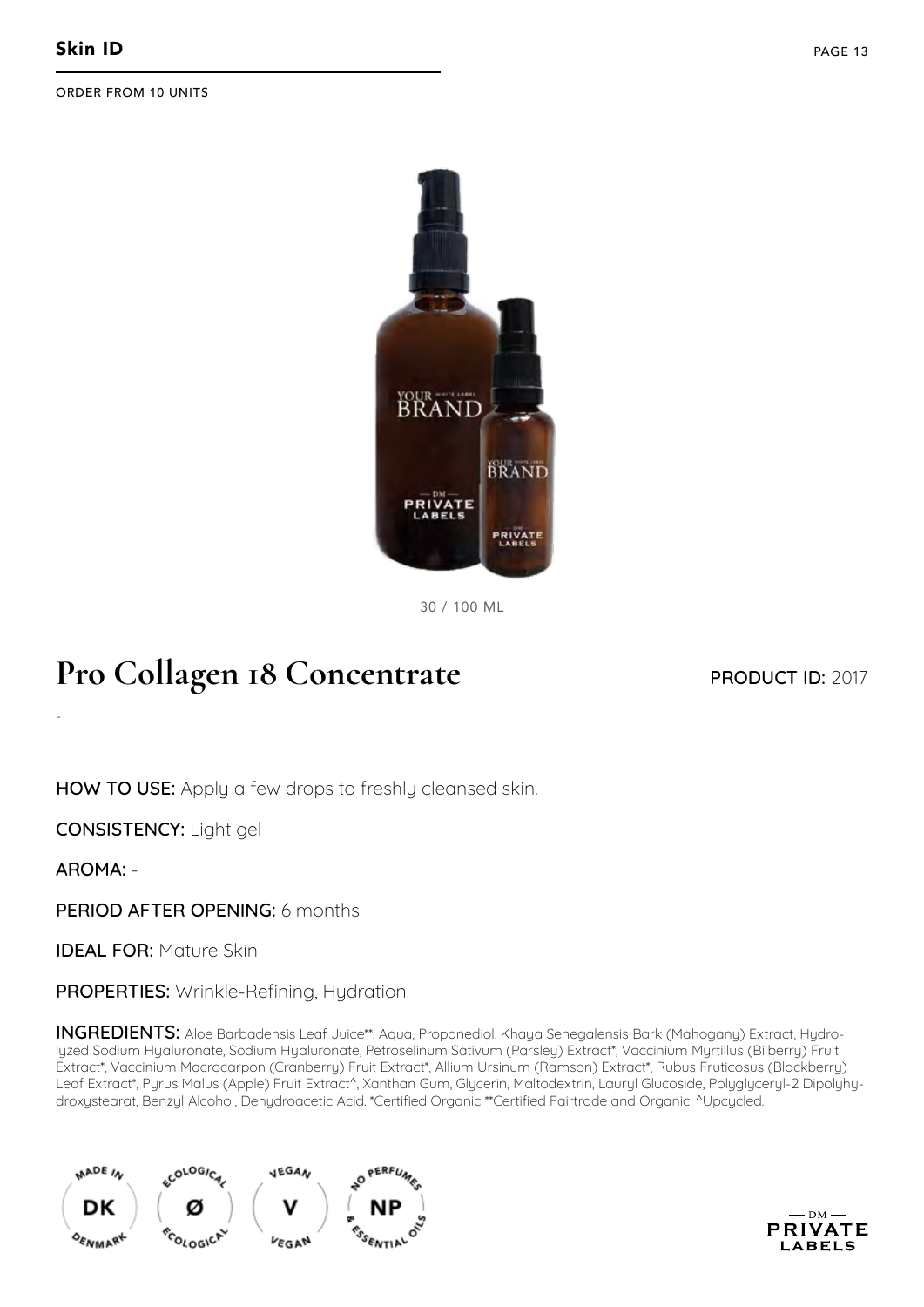

30 ML

## **Bright Eyes Concentrate**

#### PRODUCT ID: 2018

HOW TO USE: Apply a few drops to freshly cleansed skin.

CONSISTENCY: Light gel

AROMA: -

-

PERIOD AFTER OPENING: 6 months

**IDEAL FOR: Mature Skin, Sensitive Skin.** 

PROPERTIES: Wrinkle-Refining, Anti-Redness, Calming, Brightening, Hydration.

INGREDIENTS: Aloe Barbadensis Leaf Juice\*\*, Aqua, Propanediol, Inonotus Obliquus (Mushroom) Extract, Hydrolyzed Sodium Hyaluronate, Sodium Hyaluronate, Petroselinum Sativum (Parsley) Extract\*, Allium Ursinum (Ramson) Extract\*, Rubus Fruticosus (Blackberry) Leaf Extract\*, Pyrus Malus (Apple) Fruit Extract^, Xanthan Gum, Glycerin, Vaccinium Myrtillus (Bilberry) Fruit Extract\*, Vaccinium Macrocarpon (Cranberry) Fruit Extract\*, Lauryl Glucoside, Polyglyceryl-2 Dipolyhydroxystearat, Benzyl Alcohol, Dehydroacetic Acid. \*Certified Organic \*\*Certified Fairtrade and Organic. ^Upcycled.



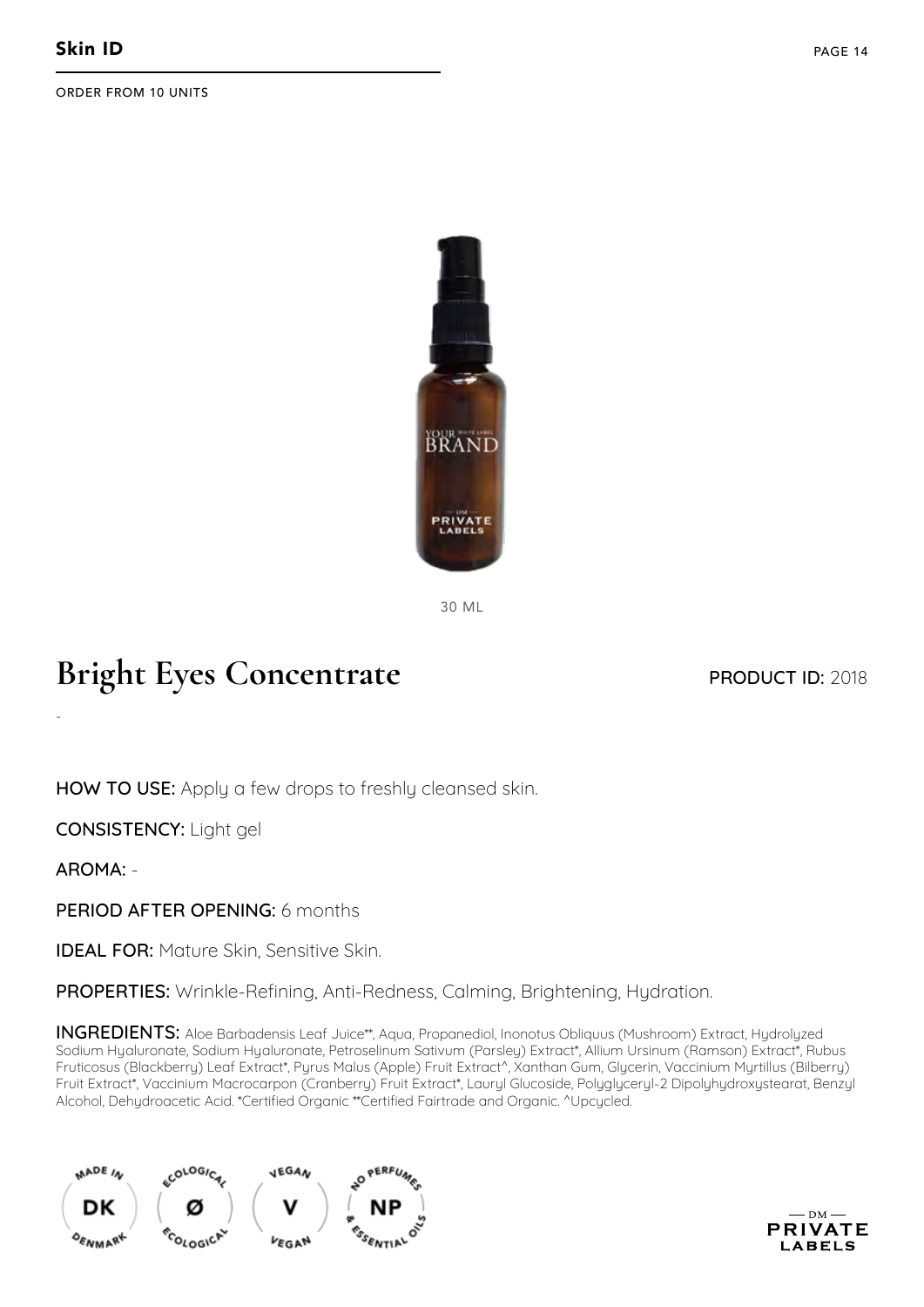

30 ML

## **Eye Contour Concentrate**

PRODUCT ID: 2019

HOW TO USE: Apply a few drops to freshly cleansed skin.

CONSISTENCY: Light gel

AROMA: -

-

PERIOD AFTER OPENING: 6 months

**IDEAL FOR: Mature Skin, Sensitive Skin.** 

PROPERTIES: Wrinkle-Refining, Anti-Redness, Calming, Smoothing, Exfoliating, Hydration.

INGREDIENTS: Aloe Barbadensis Leaf Juice\*\*, Aqua, Propanediol, Inonotus Obliquus (Mushroom) Extract, Hydrolyzed Sodium Hyaluronate, Sodium Hyaluronate, Petroselinum Sativum (Parsley) Extract\*, Pyrus Malus (Apple) Fruit Extract^, Xanthan Gum, Glycerin, Vaccinium Myrtillus (Bilberry) Fruit Extract\*, Vaccinium Macrocarpon (Cranberry) Fruit Extract\*, Allium Ursinum (Ramson) Extract\*, Rubus Fruticosus (Blackberry) Leaf Extract\*, Lauryl Glucoside, Polyglyceryl-2 Dipolyhydroxystearat, Benzyl Alcohol, Dehydroacetic Acid. \*Certified Organic \*\*Certified Fairtrade and Organic. ^Upcycled



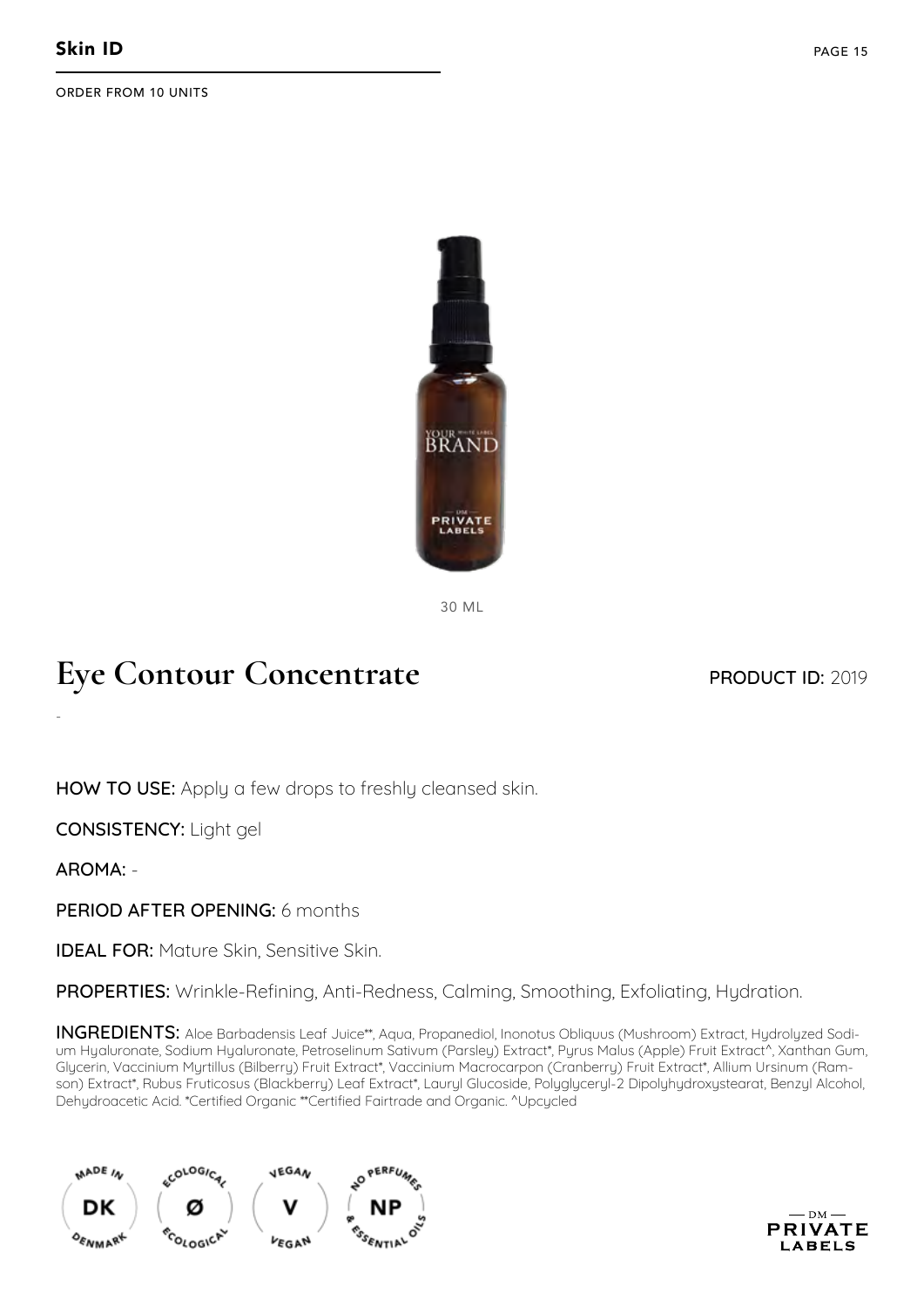

30 / 100 ML

## **Anti-Pollution & Blue Light Concentrate**

#### PRODUCT ID: 2020

HOW TO USE: Apply a few drops to freshly cleansed skin.

CONSISTENCY: Light gel

AROMA: -

-

PERIOD AFTER OPENING: 6 months

**IDEAL FOR: All Skin Types.** 

PROPERTIES: Blue Light Protection, Hydration.

INGREDIENTS: Aloe Barbadensis Leaf Juice\*\*, Aqua, Propanediol, Argania Spinosa Leaf (Argan) Extract, Hydrolyzed Sodium Hyaluronate, Sodium Hyaluronate, Pyrus Malus (Apple) Fruit Extract^, Vaccinium Myrtillus (Bilberry) Fruit Extract\*, Vaccinium Macrocarpon (Cranberry) Fruit Extract\*, Allium Ursinum (Ramson) Extract\*, Petroselinum Sativum (Parsley) Extract\*, Rubus Fruticosus (Blackberry) Leaf Extract\*, Xanthan Gum, Glycerin, Maltodextrin, Lauryl Glucoside, Polyglyceryl-2 Dipolyhydroxystearat, Benzyl Alcohol, Dehydroacetic Acid. \*Certified Organic \*\*Certified Fairtrade and Organic. ^Upcycled.



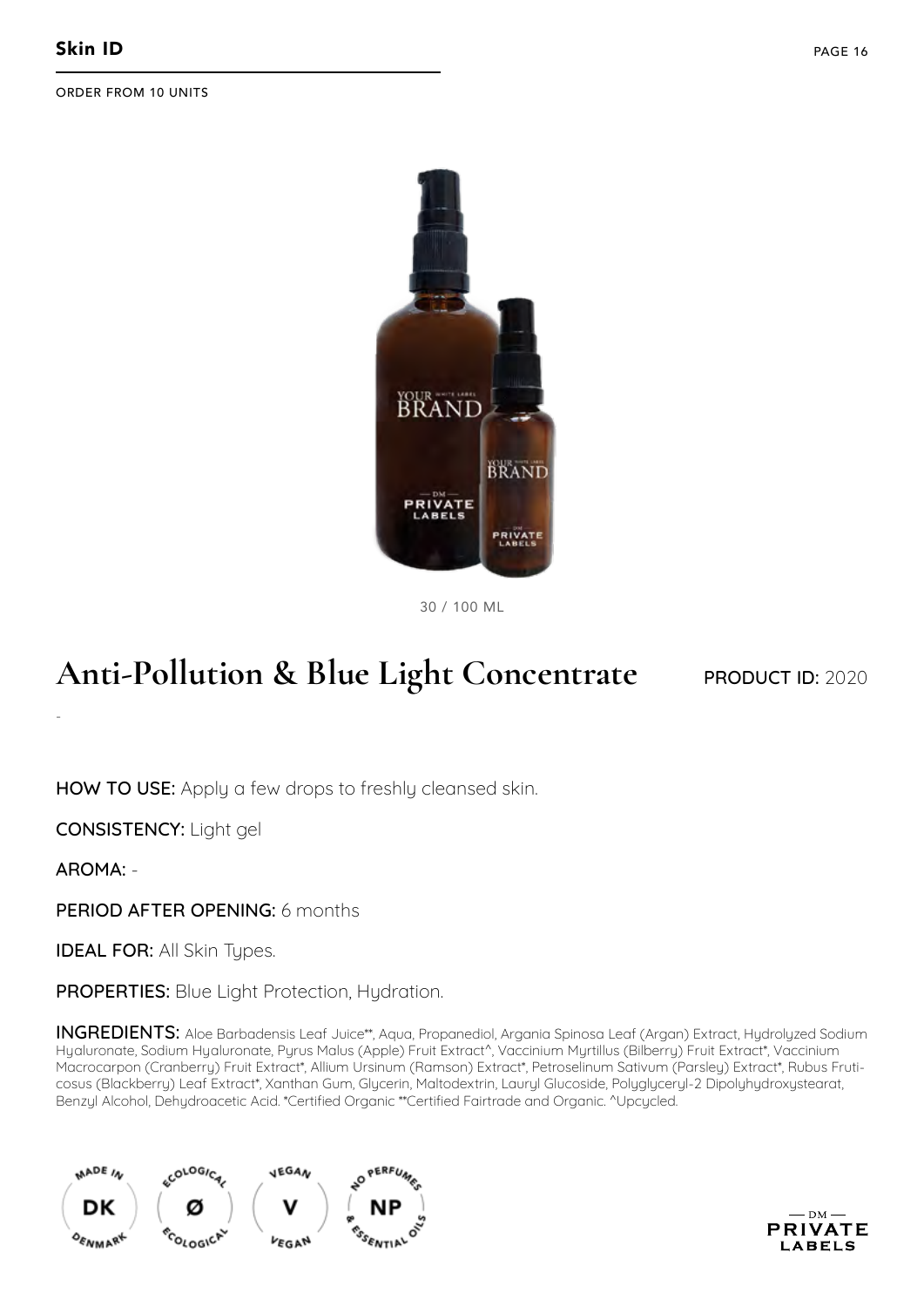

30 ML

#### **C-Power Radiance Concentrate**

PRODUCT ID: 2021

HOW TO USE: Apply a few drops to freshly cleansed skin.

CONSISTENCY: Light gel

AROMA: -

-

PERIOD AFTER OPENING: 6 months

**IDEAL FOR: Mature Skin, Sensitive Skin.** 

PROPERTIES: Brightening, Anti-Redness, Wrinkle-Refining, Smoothing, Exfoliating, Hydration.

INGREDIENTS: Aloe Barbadensis Leaf Juice\*\*, Aqua, Propanediol, Inonotus Obliquus (Mushroom) Extract, Hydrolyzed Sodium Hyaluronate, Sodium Hyaluronate, Pyrus Malus (Apple) Fruit Extract^, Vaccinium Myrtillus (Bilberry) Fruit Extract\*, Vaccinium Macrocarpon (Cranberry) Fruit Extract\*, Allium Ursinum (Ramson) Extract\*, Petroselinum Sativum (Parsley) Extract\*, Rubus Fruticosus (Blackberry) Leaf Extract\*, Xanthan Gum, Glycerin, Lauryl Glucoside, Polyglyceryl-2 Dipolyhydroxystearat, Benzyl Alcohol, Dehydroacetic Acid. \*Certified Organic \*\*Certified Fairtrade and Organic. ^Upcycled.



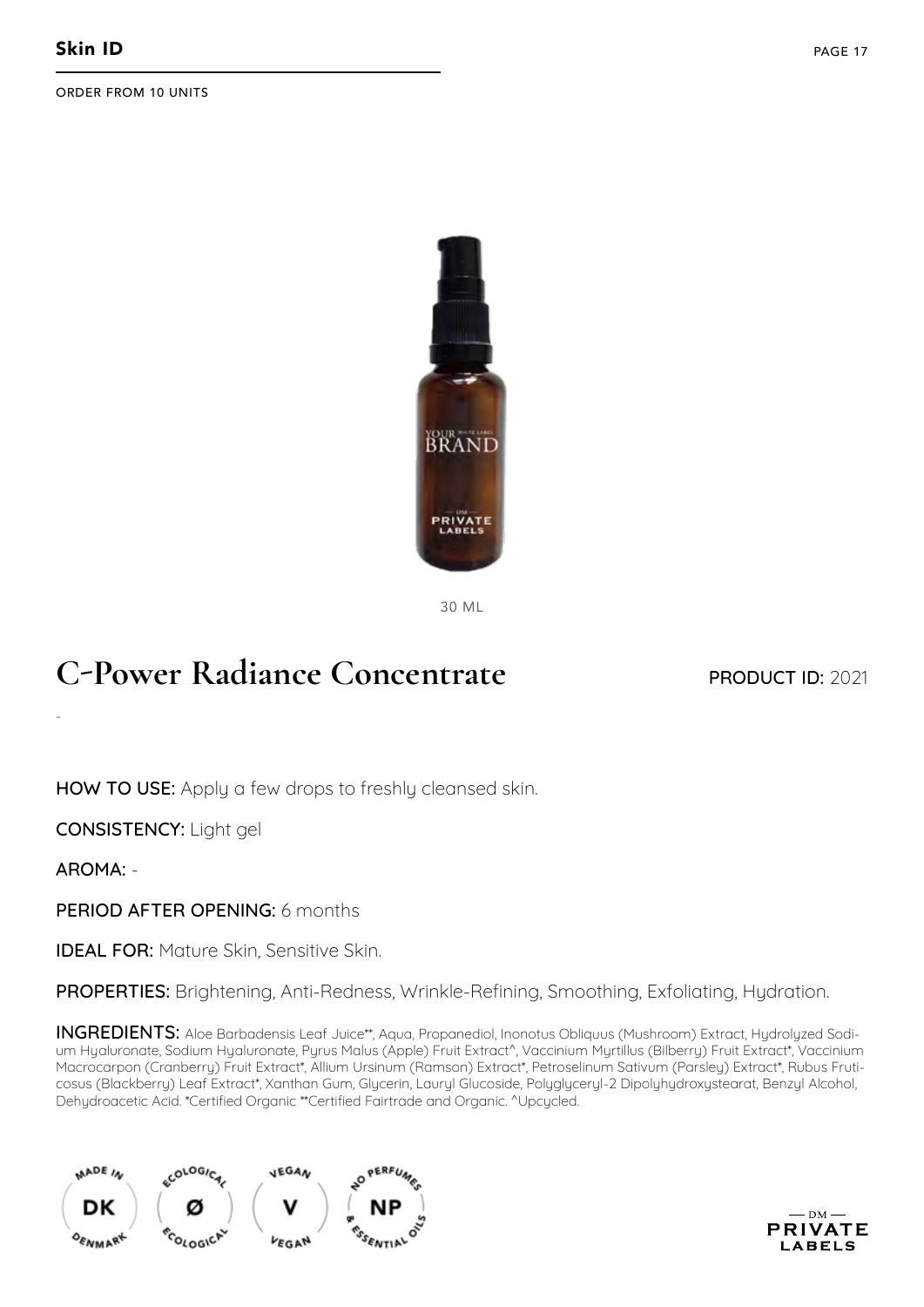

30 ML

#### **Anti-Thirst Concentrate**

#### PRODUCT ID: 2022

HOW TO USE: Apply a few drops to freshly cleansed skin.

CONSISTENCY: Light gel

AROMA: -

-

PERIOD AFTER OPENING: 6 months

**IDEAL FOR: Dry Skin.** 

PROPERTIES: Hydration.

INGREDIENTS: Ingredients: Aloe Barbadensis Leaf Juice\*\*, Aqua, Propanediol, Hydrolyzed Sodium Hyaluronate, Sodium Hyaluronate, Algin, Pullulan, Serine, Trehalose, Urea, Glyceryl Polyacrylate, Pentylene Glycol, Caprylyl Glycol, Disodium Phosphate, Potassium Phosphate, Pyrus Malus (Apple) Fruit Extract^, Vaccinium Myrtillus (Bilberry) Fruit Extract\*, Vaccinium Macrocarpon (Cranberry) Fruit Extract\*, Allium Ursinum (Ramson) Extract\*, Petroselinum Sativum (Parsley) Extract\*, Rubus Fruticosus (Blackberry) Leaf Extract\*, Xanthan Gum, Glycerin, Cyclodextrin, Lauryl Glucoside, Polyglyceryl-2 Dipolyhydroxystearat, Benzyl Alcohol, Dehydroacetic Acid. \*Certified Organic \*\*Certified Fairtrade and Organic. ^Upcycled.



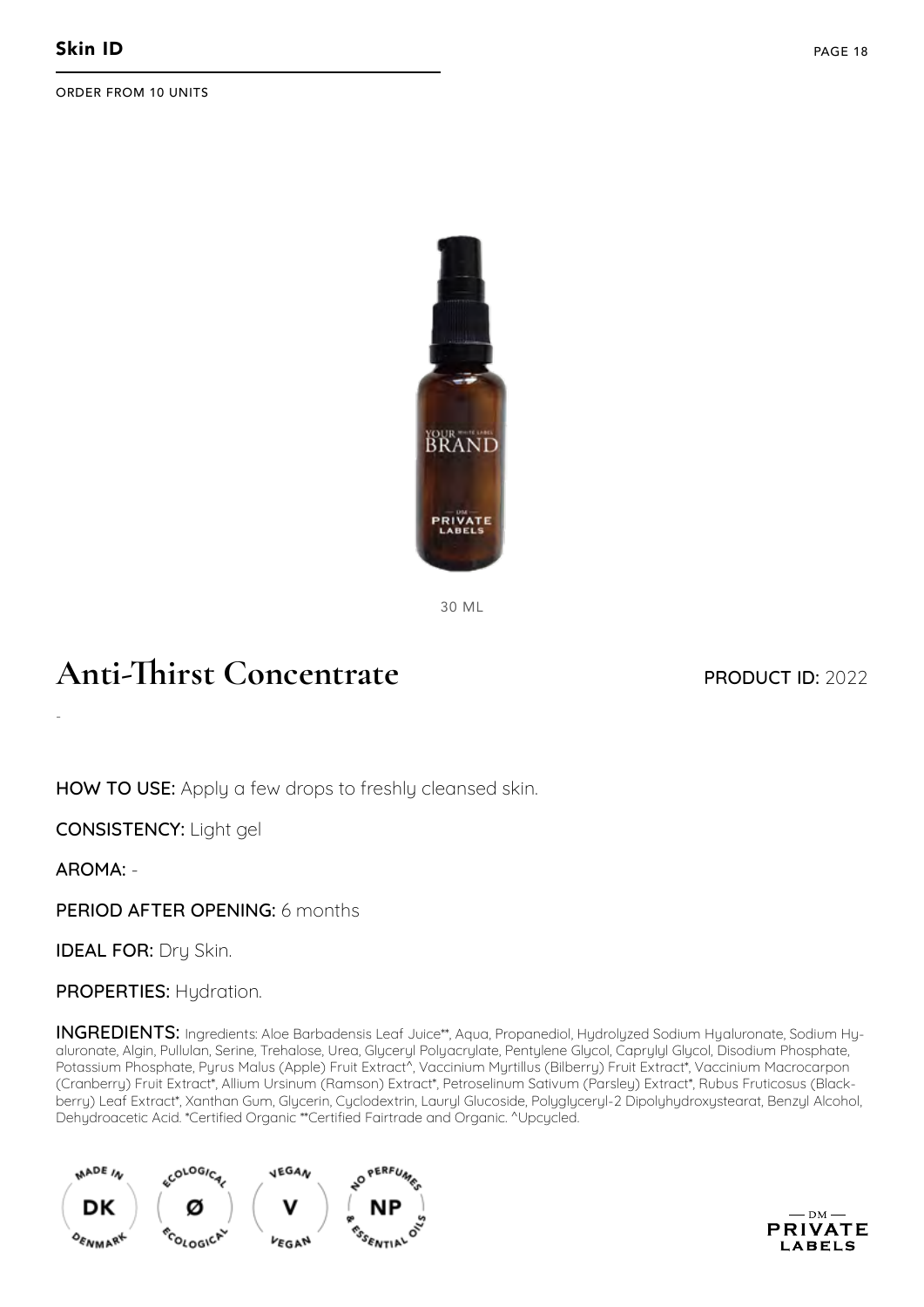

30 / 100 ML

## **Hyaluronic Acid Concentrate**

PRODUCT ID: 2023

HOW TO USE: Apply a few drops to freshly cleansed skin.

CONSISTENCY: Light gel

AROMA: -

-

PERIOD AFTER OPENING: 6 months

**IDEAL FOR: All Skin Types.** 

PROPERTIES: Hydration.

INGREDIENTS: Aloe Barbadensis Leaf Juice\*\*, Aqua, Propanediol, Hydrolyzed Sodium Hyaluronate, Sodium Hyaluronate, Pyrus Malus (Apple) Fruit Extract^, Xanthan Gum, Lauryl Glucoside, Polyglyceryl-2 Dipolyhydroxystearate, Glycerin, Benzyl Alcohol, Dehydroacetic Acid. \*\*Certified Fairtrade and Organic. ^Upcycled.



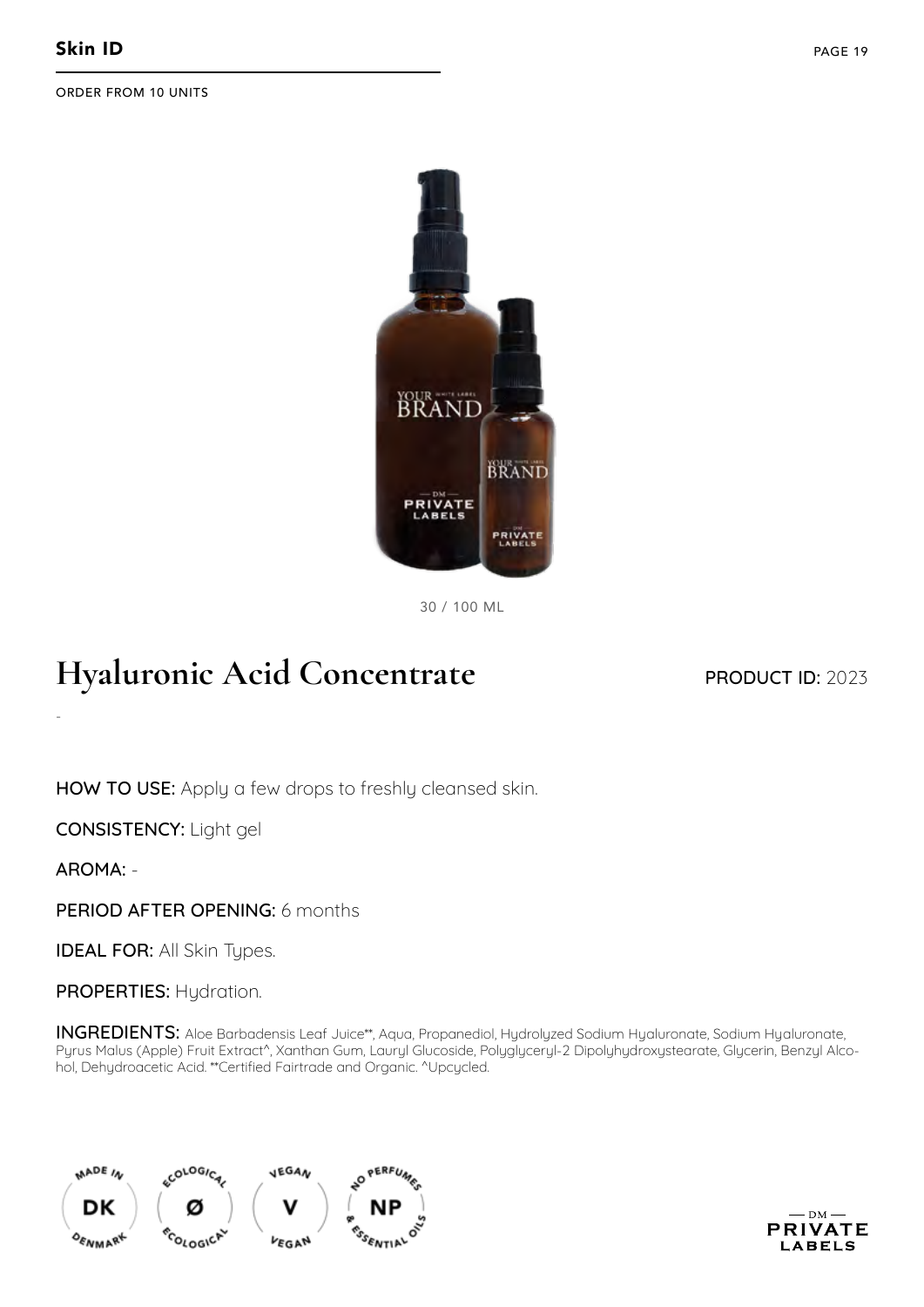

100 ML

## **Hyaluronic Acid Facial Mist**

PRODUCT ID: 2024

HOW TO USE: Sprayon freshly cleansed skin or during the day.

CONSISTENCY: Fluid

AROMA: -

-

PERIOD AFTER OPENING: 6 months

**IDEAL FOR: All Skin Types.** 

PROPERTIES: Hydration.

INGREDIENTS: Aloe Barbadensis Leaf Juice\*\*, Propanediol, Hydrolyzed Sodium Hyaluronate, Pyrus Malus (Apple) Fruit Extract, Lauryl Glucoside, Polyglyceryl-2 Dipolyhydroxystearate, Glycerin, Benzyl Alcohol, Dehydroacetic Acid, Perfume. \*\*Certified Fairtrade and Organic. <sup>^</sup>Upcycled.



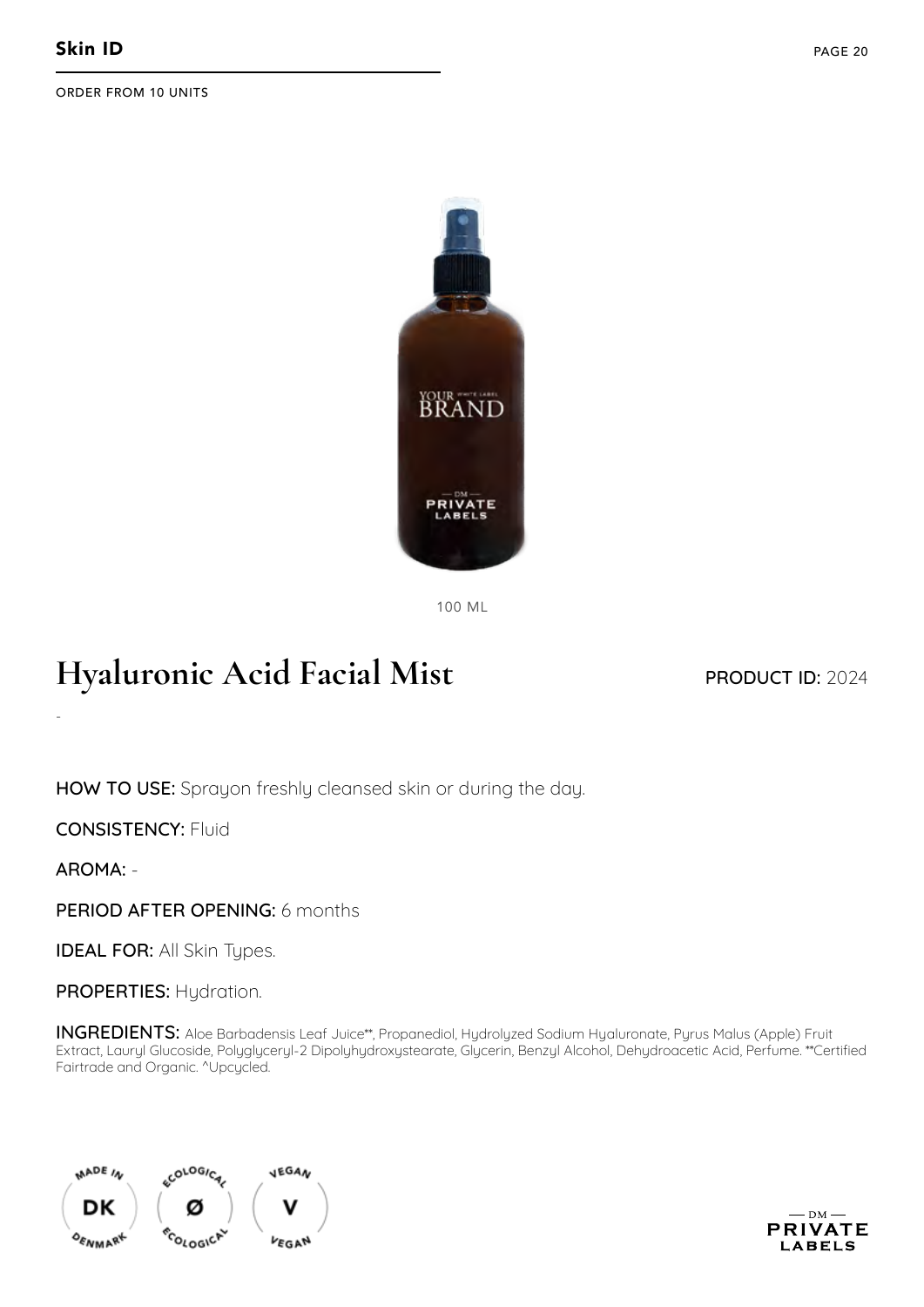

100 ML

## **Mattifying Facial Mist**

#### PRODUCT ID: 2025

HOW TO USE: Sprayon freshly cleansed skin or during the day.

CONSISTENCY: Fluid

AROMA: -

-

PERIOD AFTER OPENING: 6 months

IDEAL FOR: Oily Skin.

PROPERTIES: Mattifying, Hydration.

INGREDIENTS: Aloe Barbadensis Leaf Juice\*\*, Propanediol, Bixa Orellana Seed (Red lip tree) Extract, Hydrolyzed Sodium Hyaluronate, Pyrus Malus (Apple) Fruit Extract^, Lauryl Glucoside, Polyglyceryl-2 Dipolyhydroxystearate, Glycerin, Maltodextrin, Benzyl Alcohol, Dehydroacetic Acid, Perfume. \*\*Certified Fairtrade and Organic. ^Upcycled.



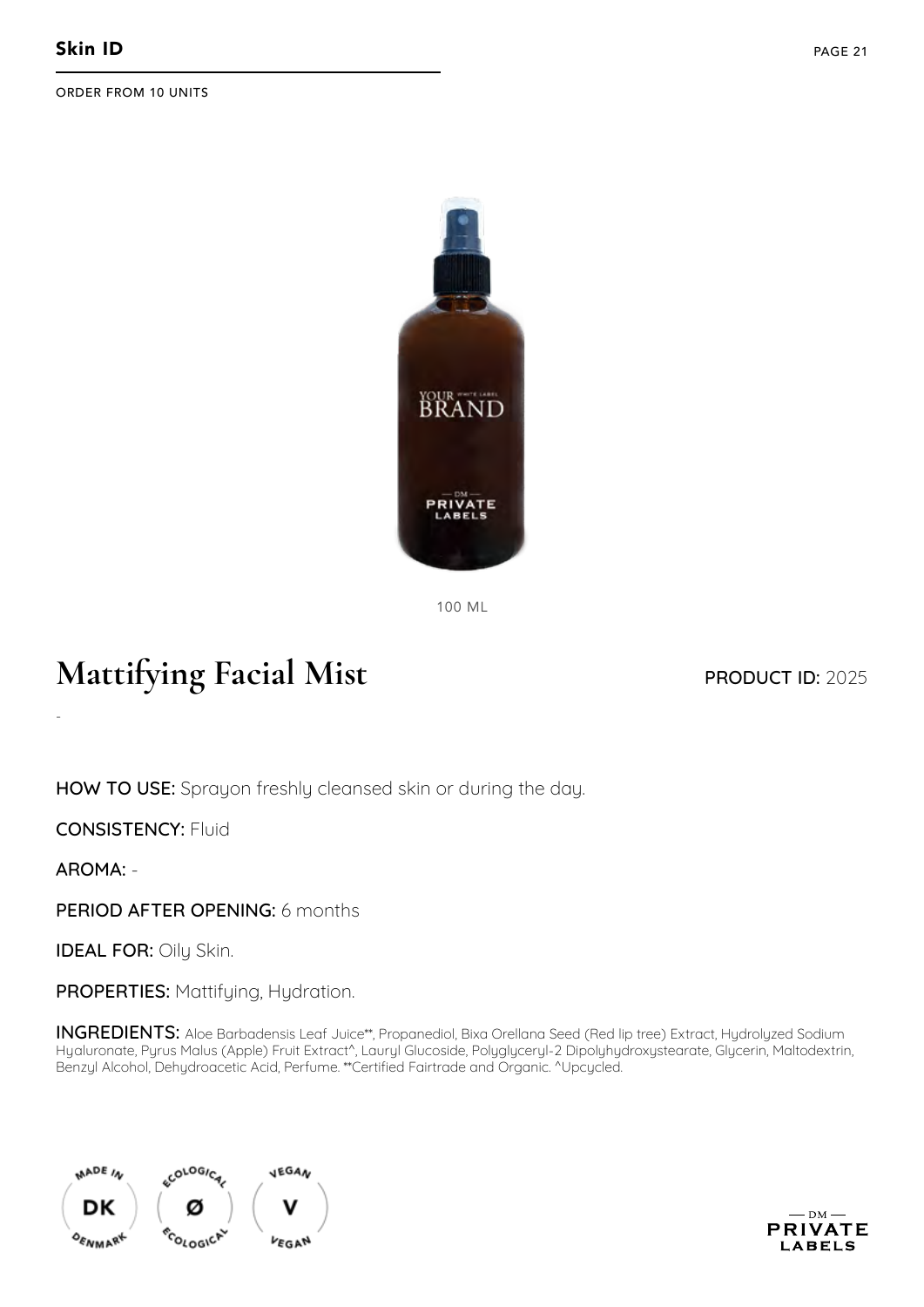

100 ML

## **Prebiotic Facial Comfort Facial Mist**

#### PRODUCT ID: 2026

HOW TO USE: Sprayon freshly cleansed skin or during the day.

CONSISTENCY: Fluid

AROMA: -

-

PERIOD AFTER OPENING: 6 months

**IDEAL FOR: All Skin Types.** 

PROPERTIES: Anti-Redness, Calmning, Hydration.

INGREDIENTS: Aloe Barbadensis Leaf Juice\*\*, Propanediol, Pisum Sativum (Pea) Extract, Hydrolyzed Sodium Hyaluronate, Pyrus Malus (Apple) Fruit Extract^, Lauryl Glucoside, Polyglyceryl-2 Dipolyhydroxystearate, Glycerin, Cyclodextrin, Benzyl Alcohol, Dehydroacetic Acid, Perfume. \*\*Certified Fairtrade and Organic. ^Upcycled.



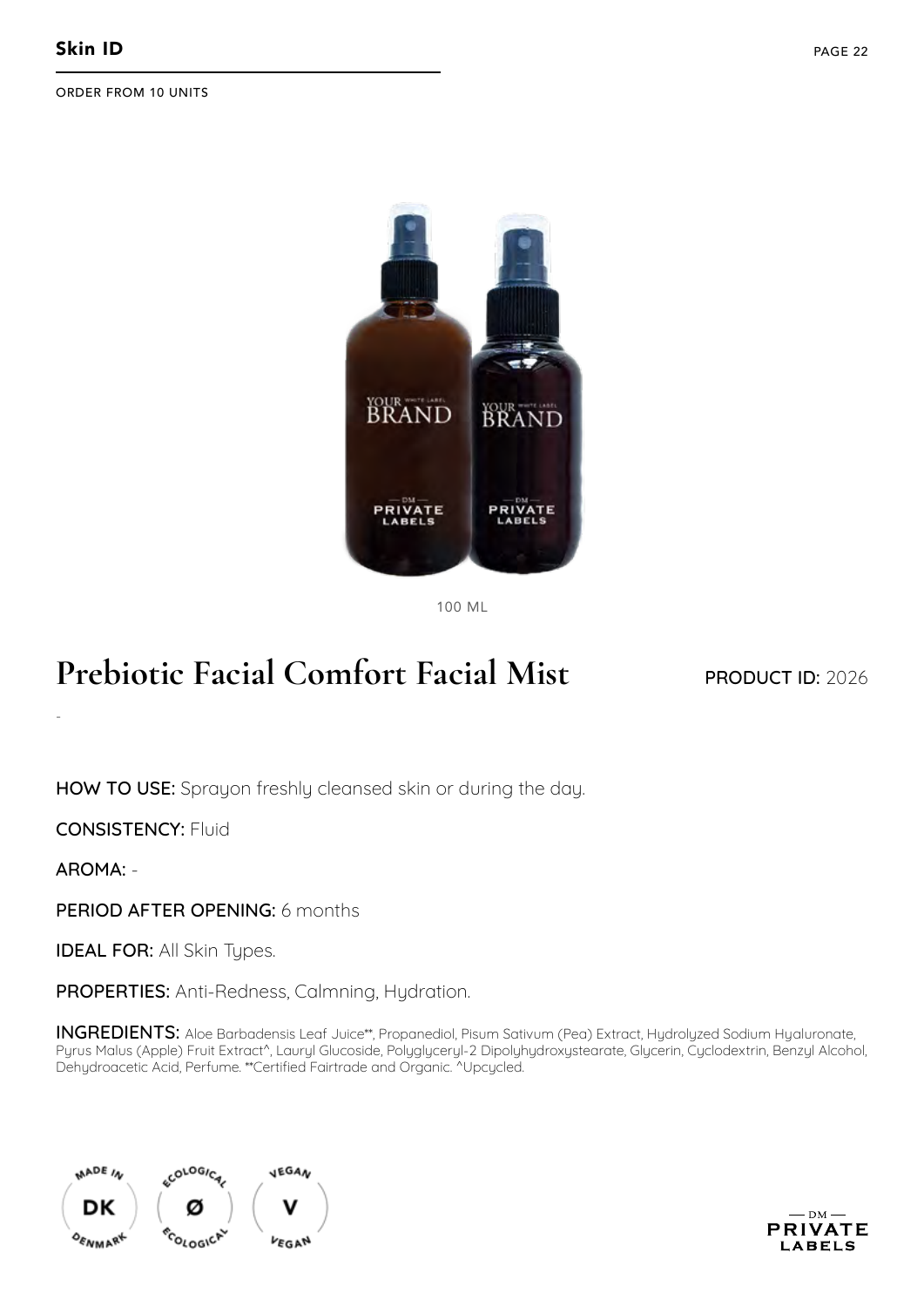

100 ML

## **Pro Collagen 18 Mist**

#### PRODUCT ID: 2027

HOW TO USE: Sprayon freshly cleansed skin or during the day.

CONSISTENCY: Fluid

AROMA: -

-

PFRIOD AFTER OPFNING: 6 months

IDEAL FOR: Mature Skin.

PROPERTIES: Wrinkle-Refining, Hydration.

INGREDIENTS: Aloe Barbadensis Leaf Juice\*\*, Propanediol, Khaya Senegalensis Bark Extract, Hydrolyzed Sodium Hyaluronate, Pyrus Malus (Apple) Fruit Extract^, Lauryl Glucoside, Polyglyceryl-2 Dipolyhydroxystearate, Glycerin, Maltodextrin, Benzyl Alcohol, Dehydroacetic Acid, Perfume. \*\*Certified Fairtrade and Organic. ^Upcycled.



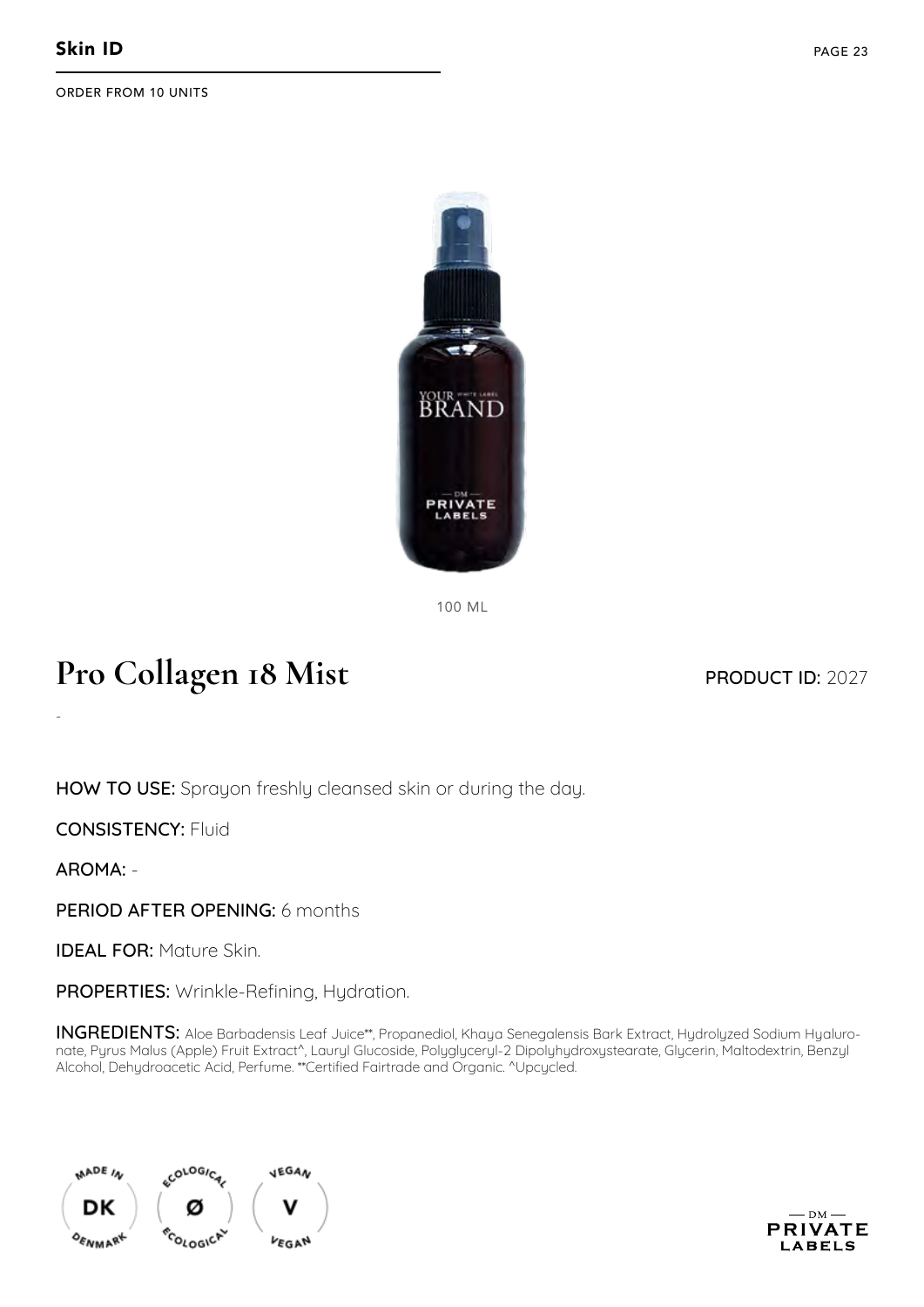

#### **INONOTUS OBLIQUUS (MUSHROOM) EXTRACT**

Common name: chaga mushroom (DK: birke-spejlporesvamp). Offers anti-redness and calming properties.



#### **KHAYA SENEGALENSIS BARK (MAHOGANY) EXTRACT**

Common name: african mahogany (DK: afrikansk maghoni). Stimulates the synthesis of Collagen 18, and improves skin elasticity by preventing the destruction of native collagen fibers.



#### **BIXA ORELLANA SEED (RED LIP TREE) EXTRACT**

Common name: achiote (DK: smørfarvetræ). Decreases Sebum Production (An extract of Bixa Orellana seeds, Bix'Activ addresses the dermatological roots of this skin condition by restricting overproduction of lipids in sebaceous glands).



#### **PISUM SATIVUM (PEA) EXTRACT**

Common name: geen pea (DK: grønne ærter). A rich source of antioxidants coming from ellagic acid, beta-sitosterol, gallic acid, and quercetin, which help to reduce and slow down the formation of fine lines, dark spots and other signs of aging, while also providing calming benefits. Contains oligosaccharides providing prebiotic abilities to feed the good bacteria in the skin's microbiome. These prebiotic abilities help to reduce factors leading to redness and other signs of sensitivity.



#### **RUBUS FRUTICOSUS (BLACKBERRY) LEAF EXTRACT**

Common name: blackberry (DK: tornfri brombær). Provides antioxidant and soothing abilities from its content of phenolic acid, ferulic acid, caffeic acid and quercetin which help to reduce and slow down the formation of fine lines, dark spots and other signs of aging.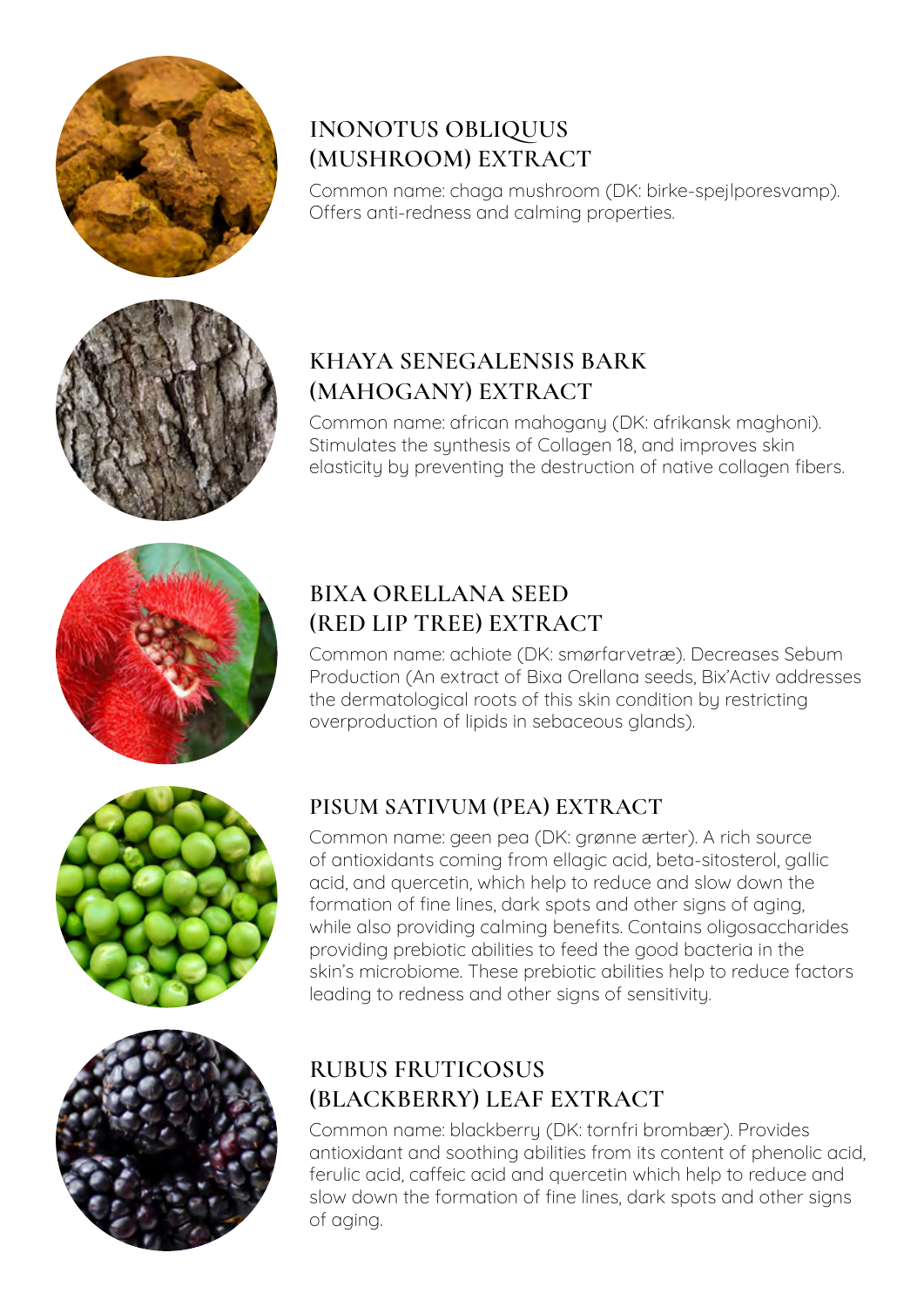

#### **PYRUS MALUS (APPLE) FRUIT EXTRACT**

Common name: apple (DK: æble). A rich source of polyphenolic antioxidants which help to reduce and slow down the formation of fine lines, dark spots and other signs of aging, while also providing calming benefits. Loaded with proteins, starch, sugars (fructose, glucose, sucrose), acids (malic and gallic acid), vitamins and salts. Helps to improve skin hydration, while also offering smoothing, mildly exfolianting and brightening properties.



#### **VACCINIUM MYRTILLUS (BILBERRY) FRUIT EXTRACT**

Common name: bilberry (DK: blåbær). A rich source of antioxidants comming from anthocyanins, which help to reduce and slow down the formation of fine lines, dark spots and other signs of aging, while also providing calming benefits.



#### **VACCINIUM MACROCARPON (CRANBERRY) FRUIT EXTRACT**

Common name: Cranberry (DK: tranebær). Provides antioxidant and soothing abilities from its content of proanthocyanidins which help to reduce and slow down the formation of fine lines, dark spots and other signs of aging.



#### **ALLIUM URSINUM (RAMSON) EXTRACT**

Common name: ramsons/wild garlic (DK: ramsløg). A rich source of beta-carotene and vitamin C. Offers antioxidant and skin brightening abilities, which help to reduce and slow down the formation of fine lines, dark spots and other signs of aging.



#### **PETROSELINUM SATIVUM (PARSLEY) EXTRACT**

Common name: parsley (DK: persille). A rich source of vitamin K, vitamin C and vitamin A. Offers antioxidant and skin brightening abilities, which help to reduce and slow down the formation of fine lines, dark spots and other signs of aging.